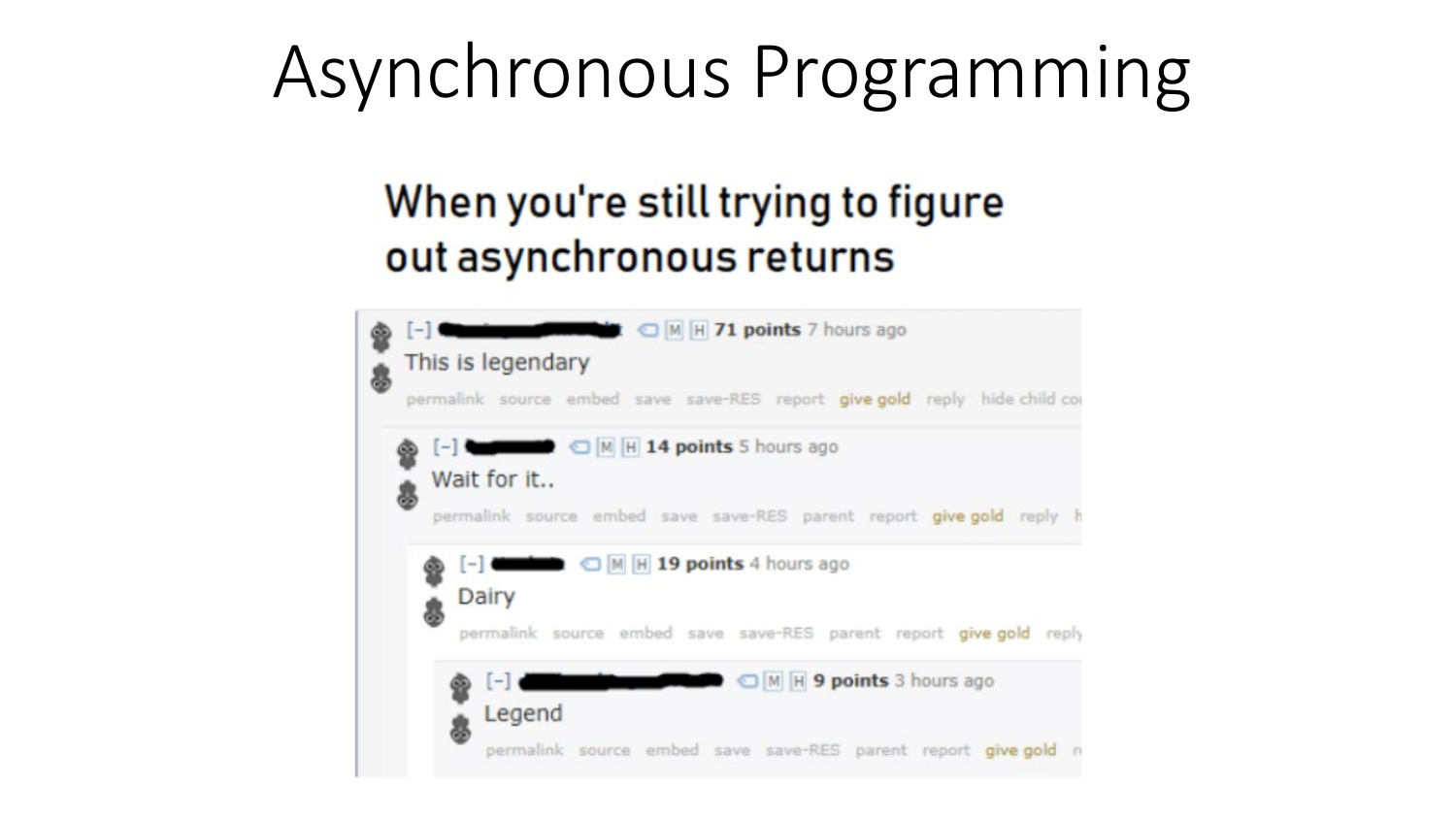## Review: JavaScript, Events, and Fetch

- JavaScript is a multi-paradigm language with prototypical objects, functional features, and imperative features
- **Anonymous functions** are extremely common in JavaScript
	- let myDoubledList =  $[1, 2, 3]$ .map( $(x)$  =>  $x*2$ );
- **Functional features** require a different mode of thought
	- let myWeirdList =  $[1,2,3]$ .filter $((x) \Rightarrow x > 0)$ .forEach $((x) \Rightarrow x + 1)$  ???
	- let myWeirdList =  $[1, 2, 3]$ .filter( $(x)$ =>x > 0). map( $(x)$ =>x+1)
- The **document** API lets you modify the DOM manually
	- let newp = document.createElement("p"); newp.setAttribute("id", "derp");
	- otherElement.appendChild(newp);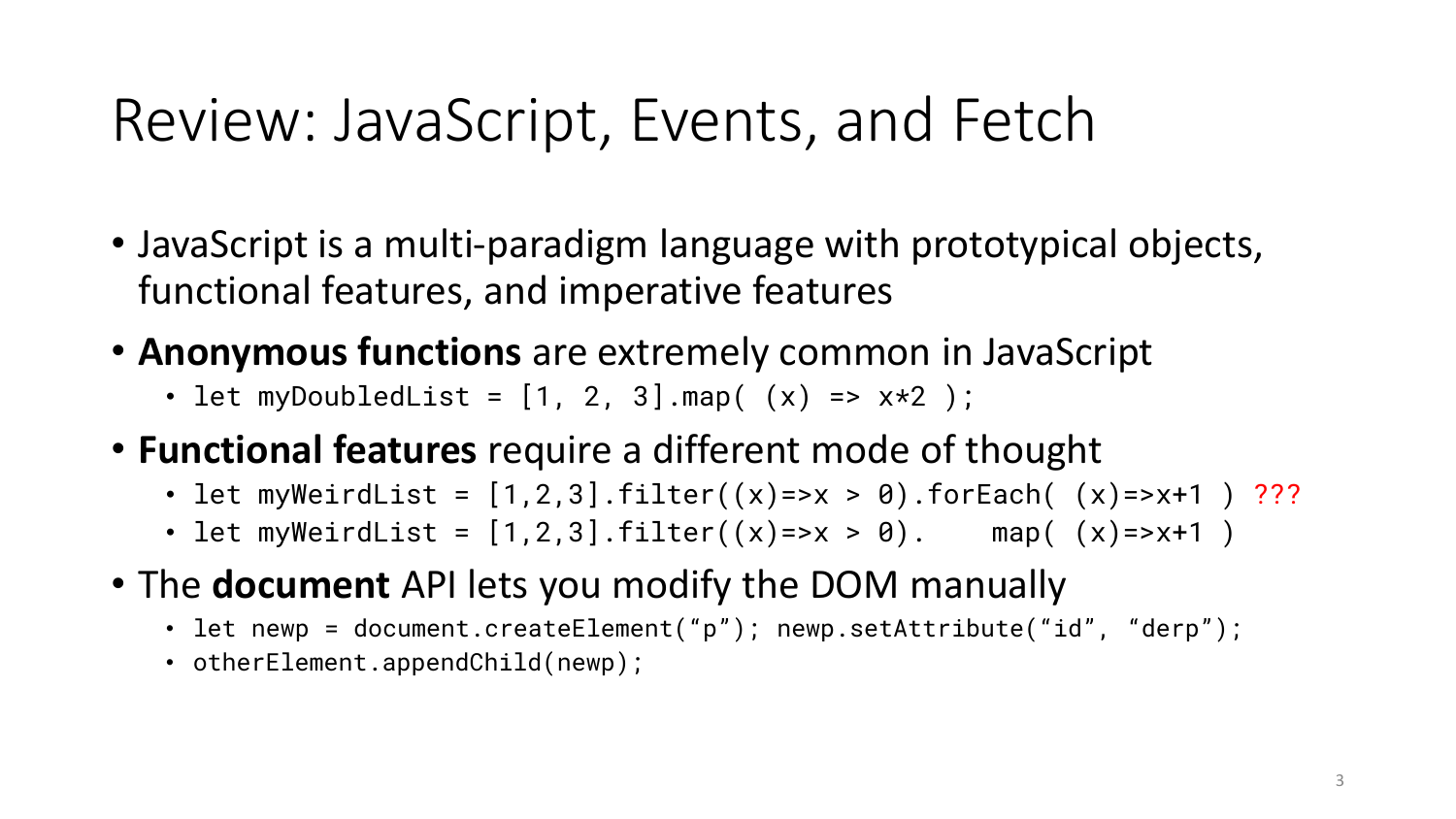## Review: JavaScript Fetch

- The **fetch** function in JavaScript allows dynamically creating HTTP requests in the browser
	- let myResponse = fetch("https://kjleach.eecs.umich.edu");
- Fetch can support all sorts of methods and headers:

```
Let myResponse = fetch("https://derp.com/api/p/1",
  { method: 'POST',
    headers: {'Content-Type': 'application/json'},
    body: JSON.stringify( {'comment': 'Hello, world'} )
  }).then( someCoolResponseHandler ).then( someOtherChainedFunction )… ;
```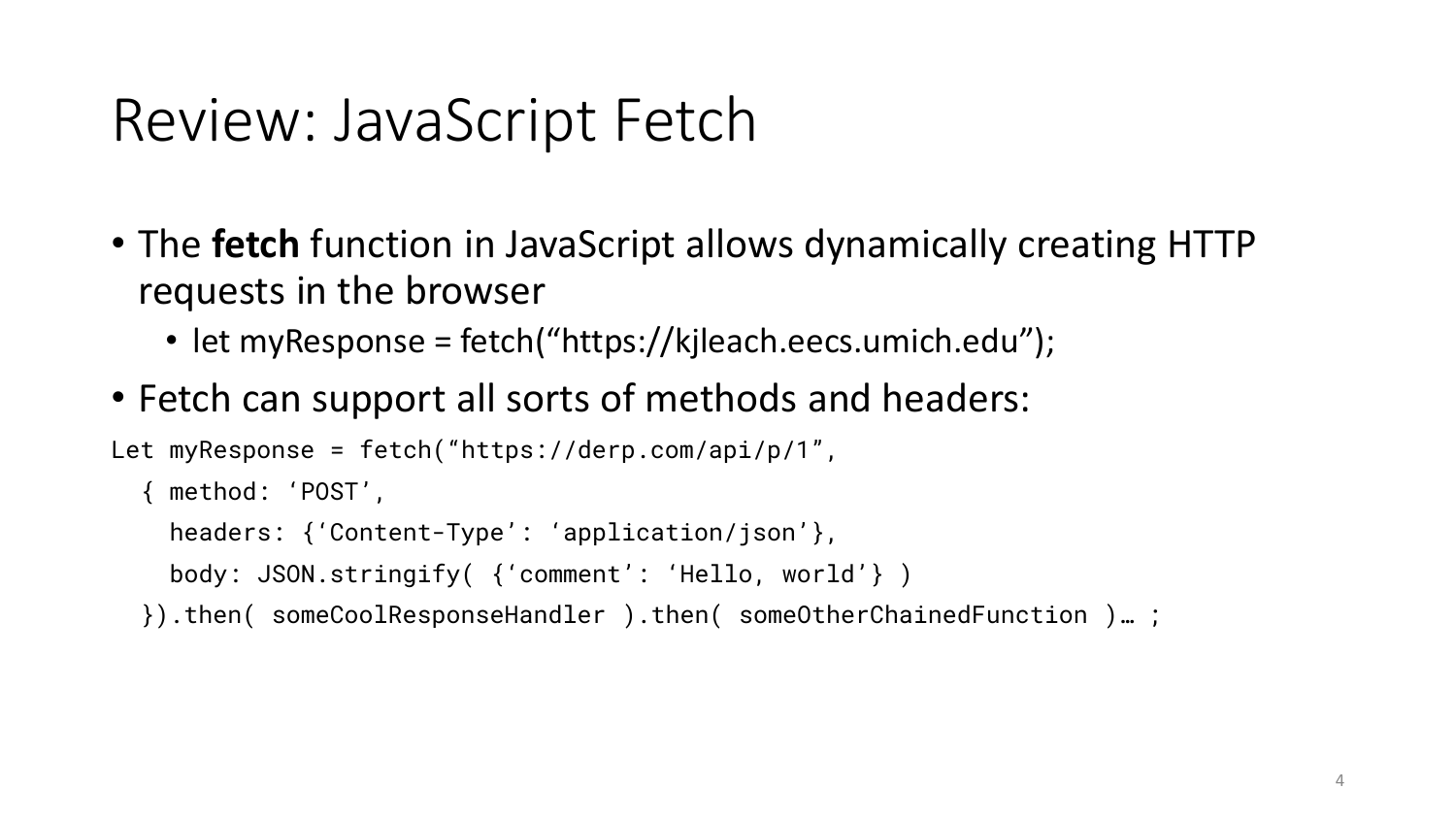# Review: Using Fetch

- Using **fetch** creates a **Promise** object
	- *Asynchronous event* you don't want the browser to wait while you fetch something
	- Makes a *promise* that it will *fulfill* or *reject* the fetch later
		- (then it calls your 'then' chain)
- Consider: what happens if you fetch alone?

```
Let myResponse = fetch("https://derp.com/api/p/1",
```

```
{ method: 'POST',
```

```
headers: {'Content-Type': 'application/json'},
 body: JSON.stringify( {'comment': 'Hello, world'} )
});
```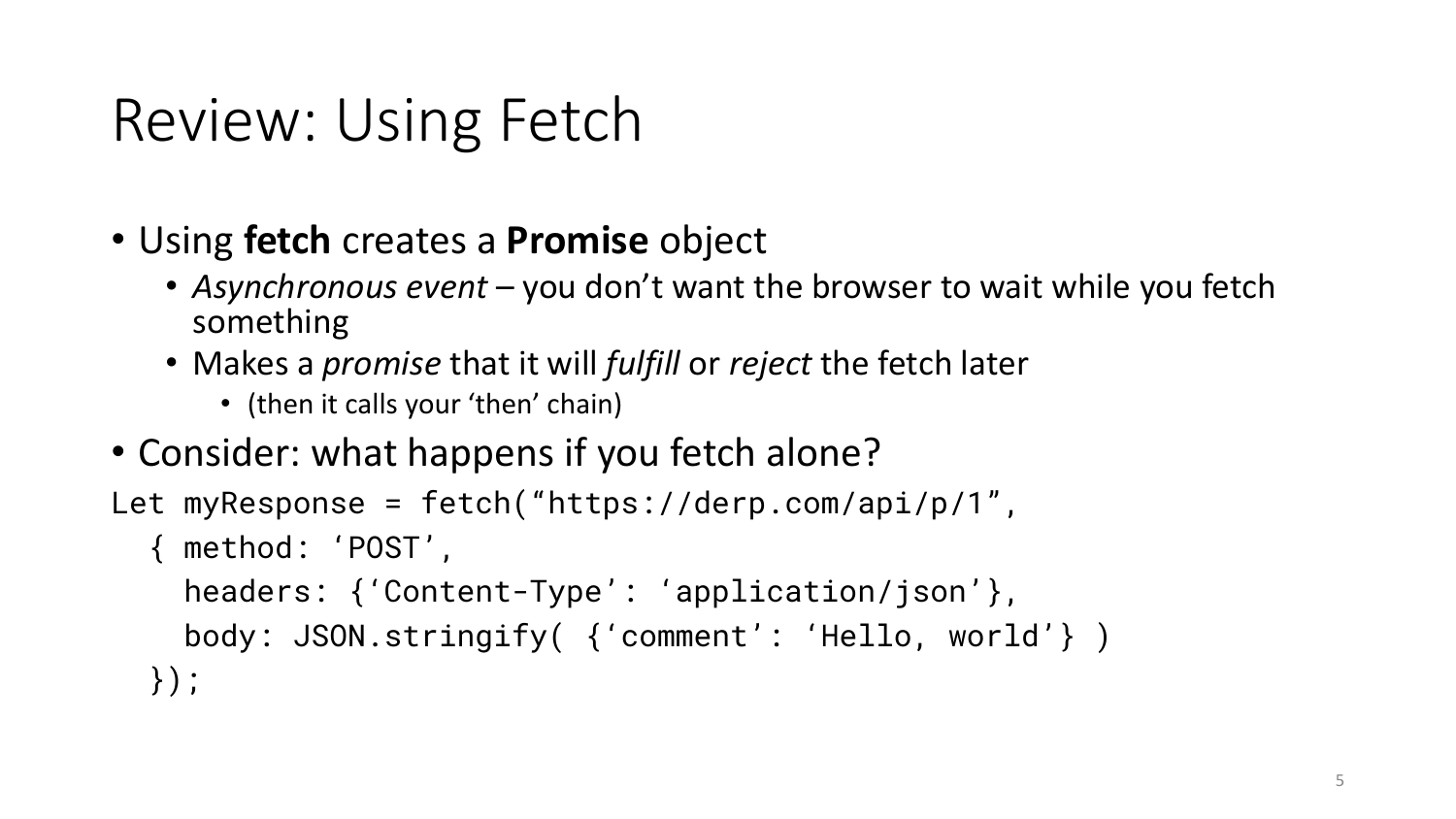# One-Slide Summary: Closures, Asynchronous Programming, and React

- <sup>A</sup>**closure** is a JavaScript feature that allows passing along *lexical bindings* even after the *end of a function's lifetime*.
	- Closures are critical in event-driven programming
	- Consider: if you **define function x() inside function y()**, *how do you have access to x()* after y() finishes executing? (Hint: it's closures)
- **Asynchronous Programming** is the common pattern for writing JavaScript- driven web services
	- **Promise** objects are created indicating a "promise to run something later"
		- When a Promise is made, an event handler is setup to fulfill or reject the Promise later
- **React** is a JavaScript framework for creating front-ends
	- You build reusable **components** that contain DOM information (HTML) and state (passed to and from a REST API)
		- e.g., a "Comment" component could have "{ 'author': 'kevin', 'content': 'hello' }" as its state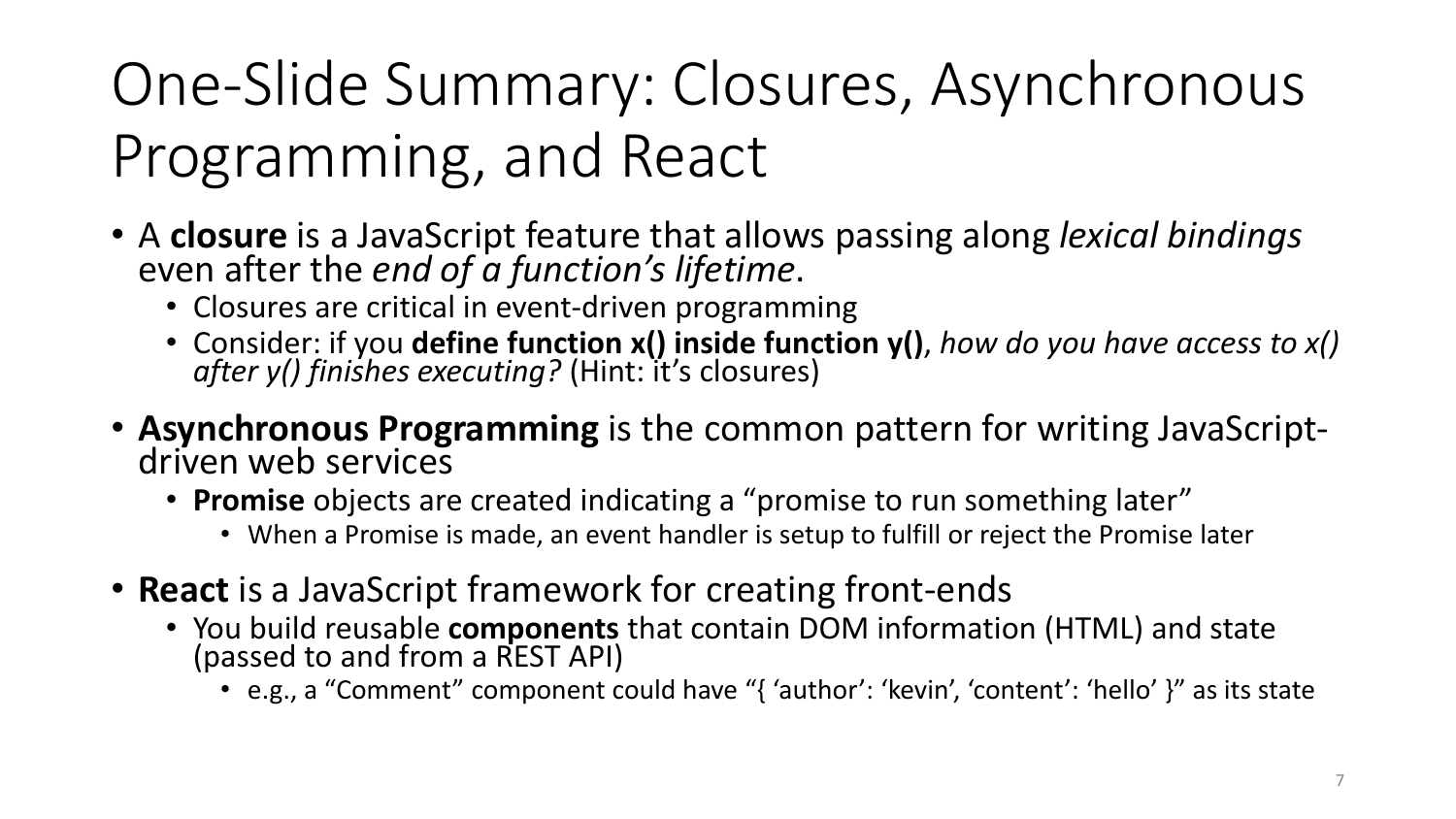## A problem with raw JavaScript

- Large JavaScript applications quickly become unwieldly
- All functions act on the DOM, DOM acts like a giant global variable
- Difficult to decompose program into abstractions

```
function showUser() {
  fetch()
  .then(function(data)
      const users = data.results;
      users.forEach((user) \Rightarrow {
        const node = document.createElement('p');
        //...
        node.appendChild(textnode);
        entry.appendChild(node);
      });
    })
//\ldots
```
All JavaScript developers will understand :|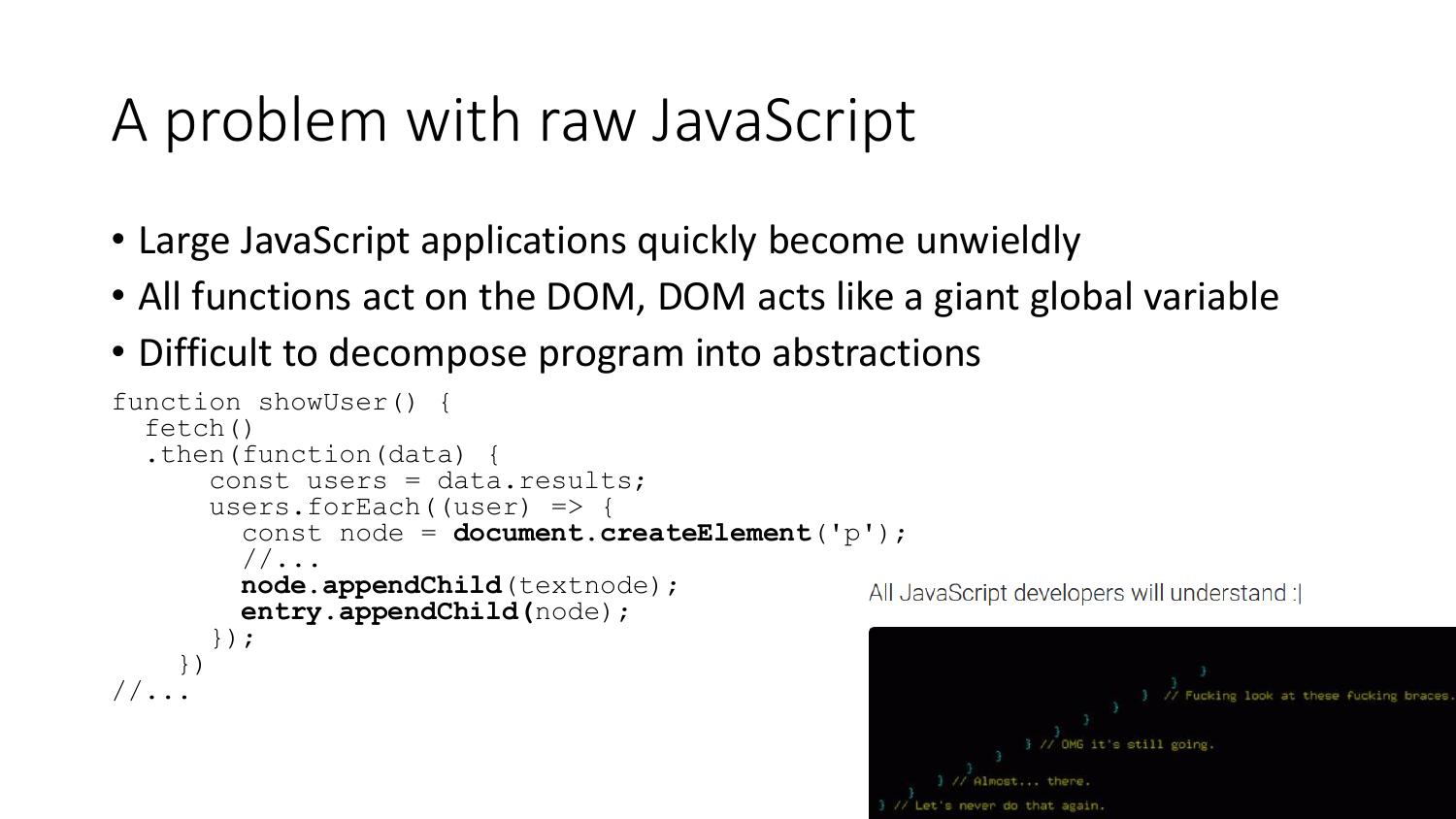#### React

- React is a framework built by Facebook
- Build encapsulated components that manage their own state
	- Compose them to make complex UIs
- Efficient updates to the DOM
- <https://reactjs.org/>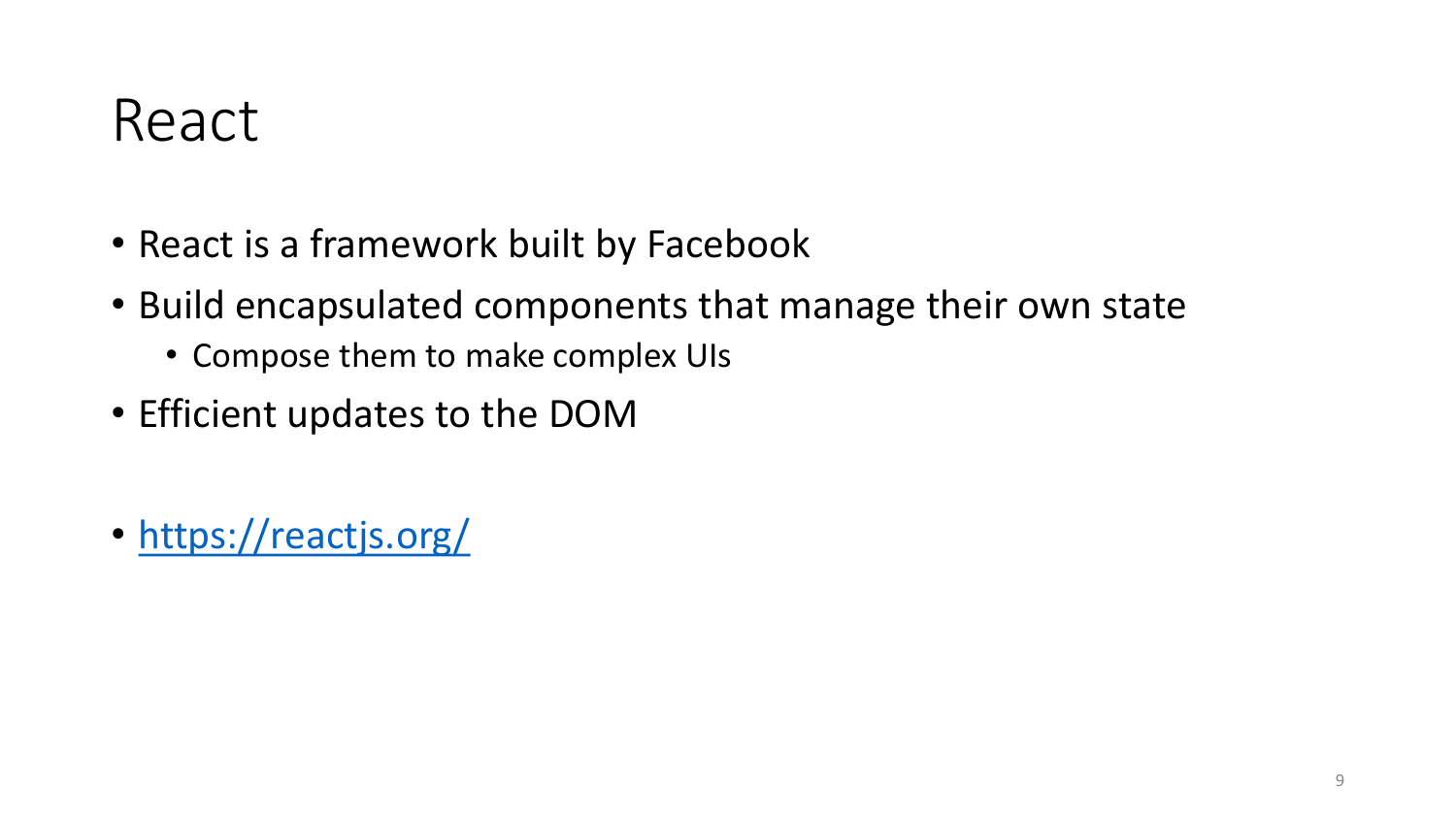#### React

- Components
	- Functional: usually stateless
	- Class-type: usually stateful
- Tree of composable components -> DOM

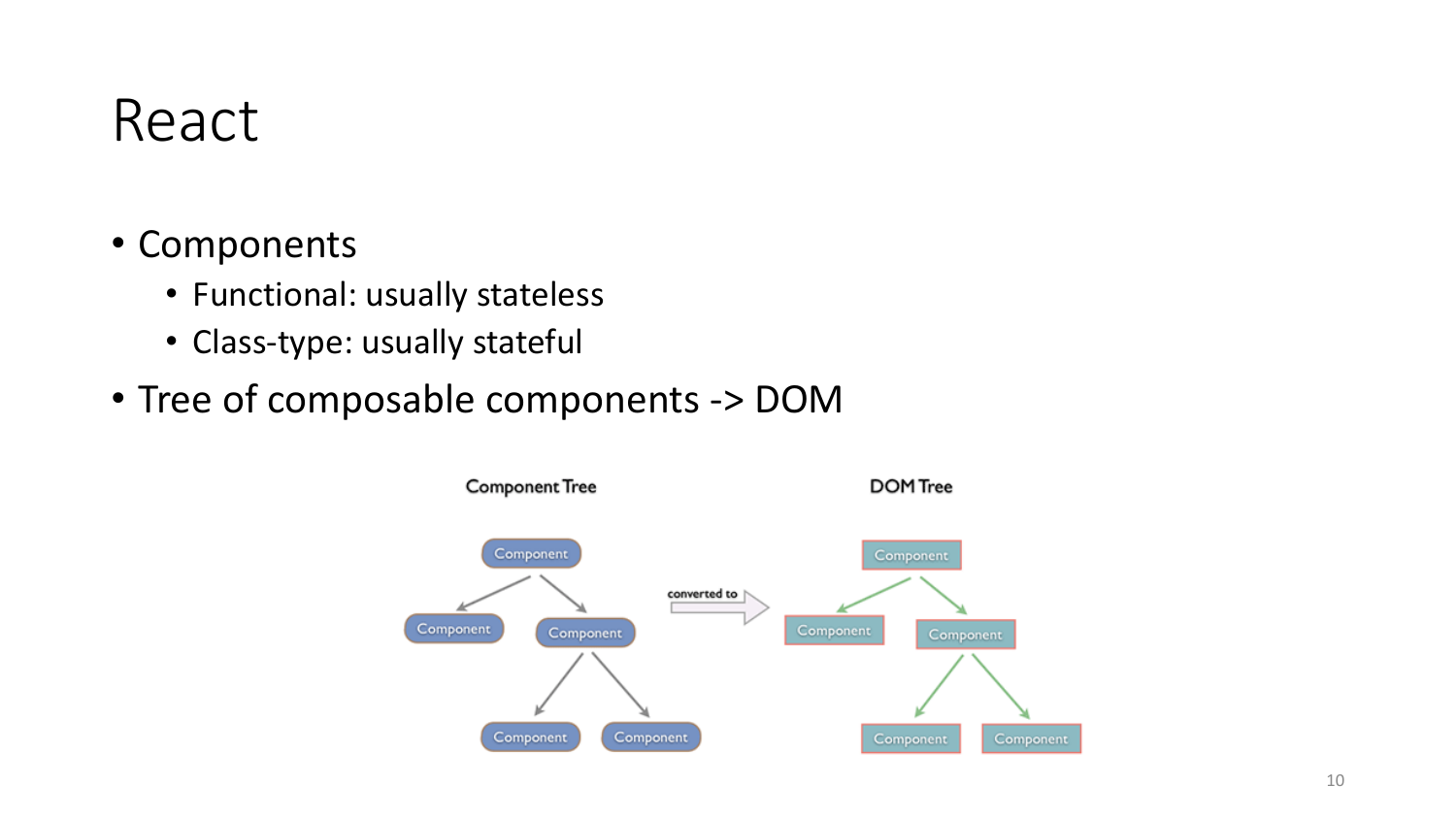## Virtual DOM

- Components rendering cause other components to render
- This would cause lots of DOM updates, which are slow
	- Because the actual screen changes
- Solution: a Virtual DOM
- Periodically reconcile virtual DOM with real DOM
	- Avoids unnecessary changes
- For lots of details: <https://reactjs.org/docs/reconciliation.html>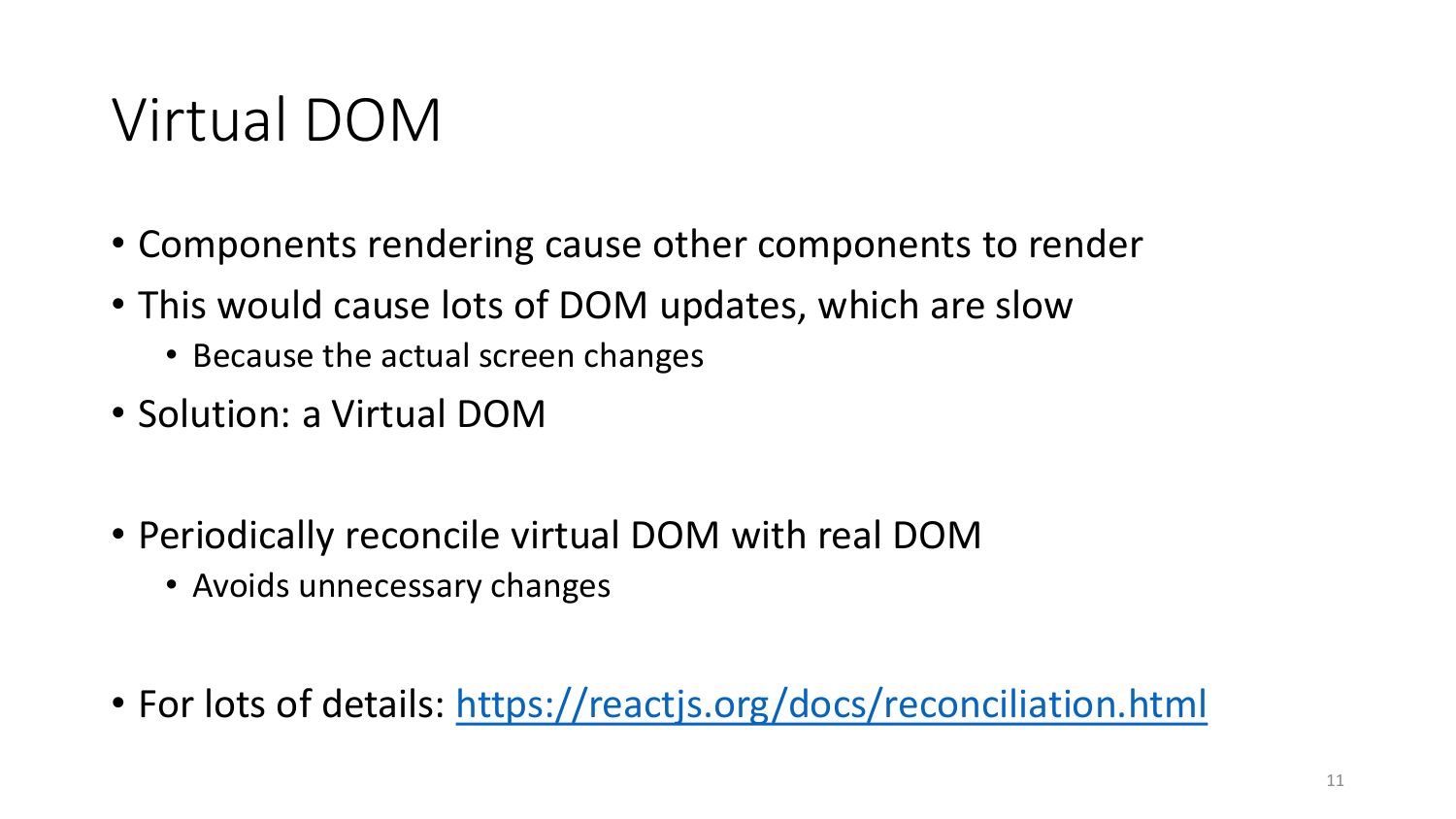#### React documentation

- Required reading for project 3: <https://reactjs.org/docs/hello-world.html>
- Live example [https://codepen.io/awdeorio/pen/yzXjzZ](https://codepen.io/awdeorio/pen/yzXjzZ?editors=1010) ?editors=1010

• Let's take a look at React

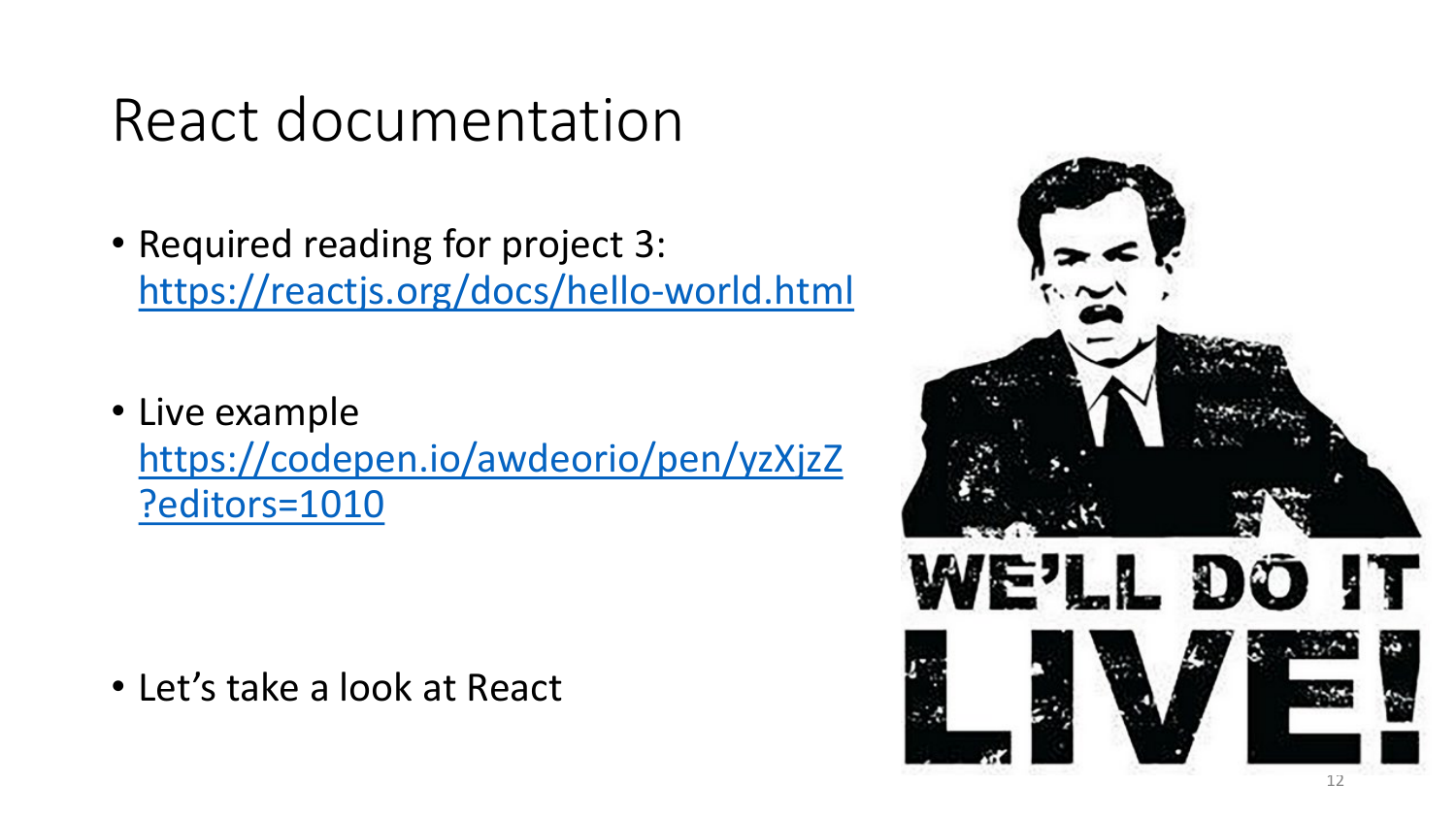# Closures

```
function outer() {
   let x = 0;function inner() {
      x++;
      console.log(x);
   }
   return inner;
}
let f = outer();
f();
```
 $f()$ ;



Uncaught TypeError: undefined  $1s$ not a function

window.undefined  $=$  ()  $\Rightarrow$ console.log('it is now')

Notice: *f* is a function pointer to "inner" (the thing returned by "outer")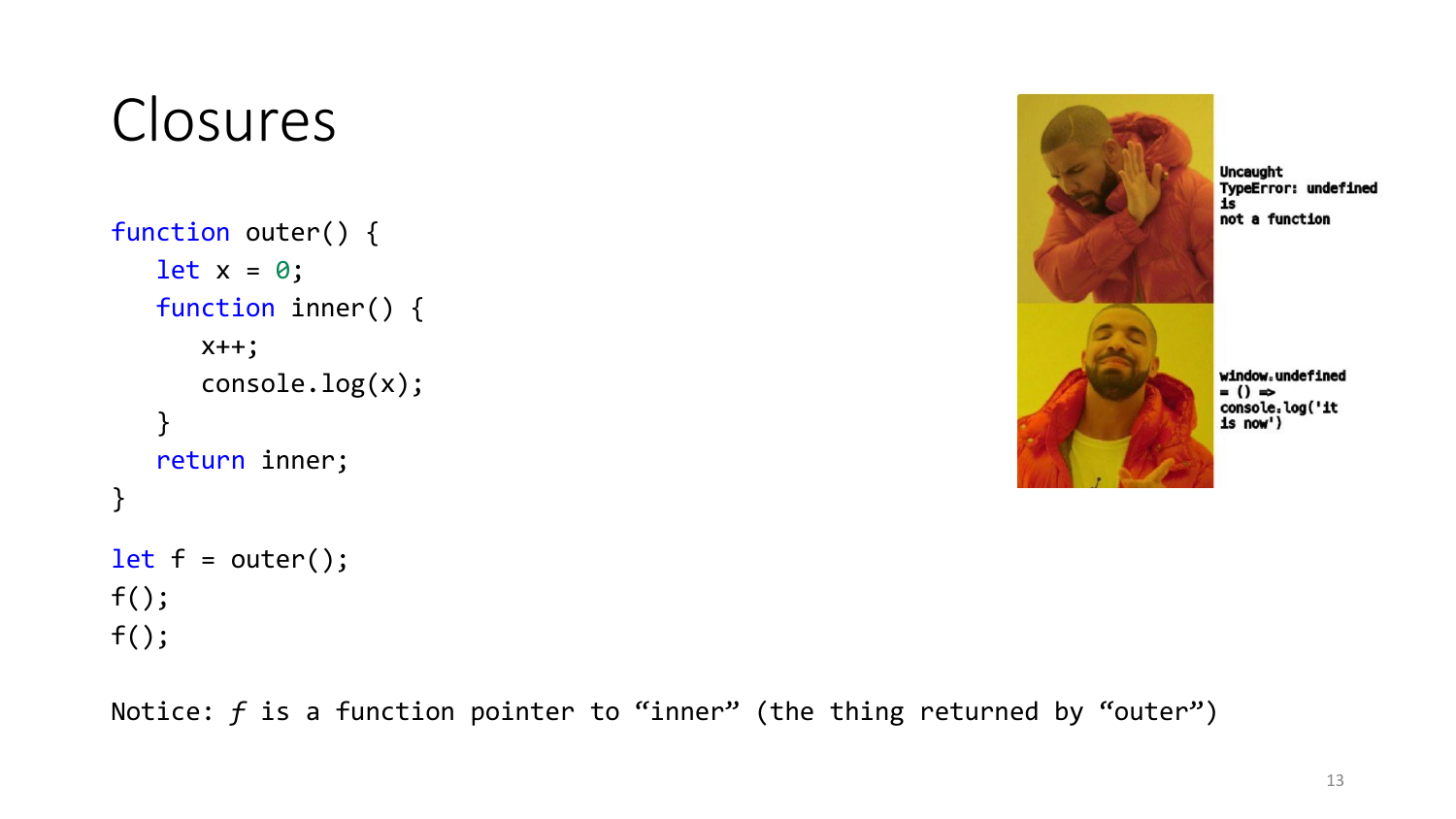## Closures

}

- A **Closure** is the combination of a function and its *lexical environment*
	- All the variables (local, global, outer scopes, etc.)
	- Every function invocation creates a corresponding Closure

(below) note that "handleData" has access to "entry" *even though showUsers() will have finished executing*

```
function showUsers() {
  const entry = document.getElementById('JSEntry');
   //...
  function handleData(data) {
     \frac{1}{2}...
     entry.appendChild(node);
   \frac{1}{2}fetch \, (\, \prime \, * \, \ldots \, * \, / \, ) \, / / \, \ldots
```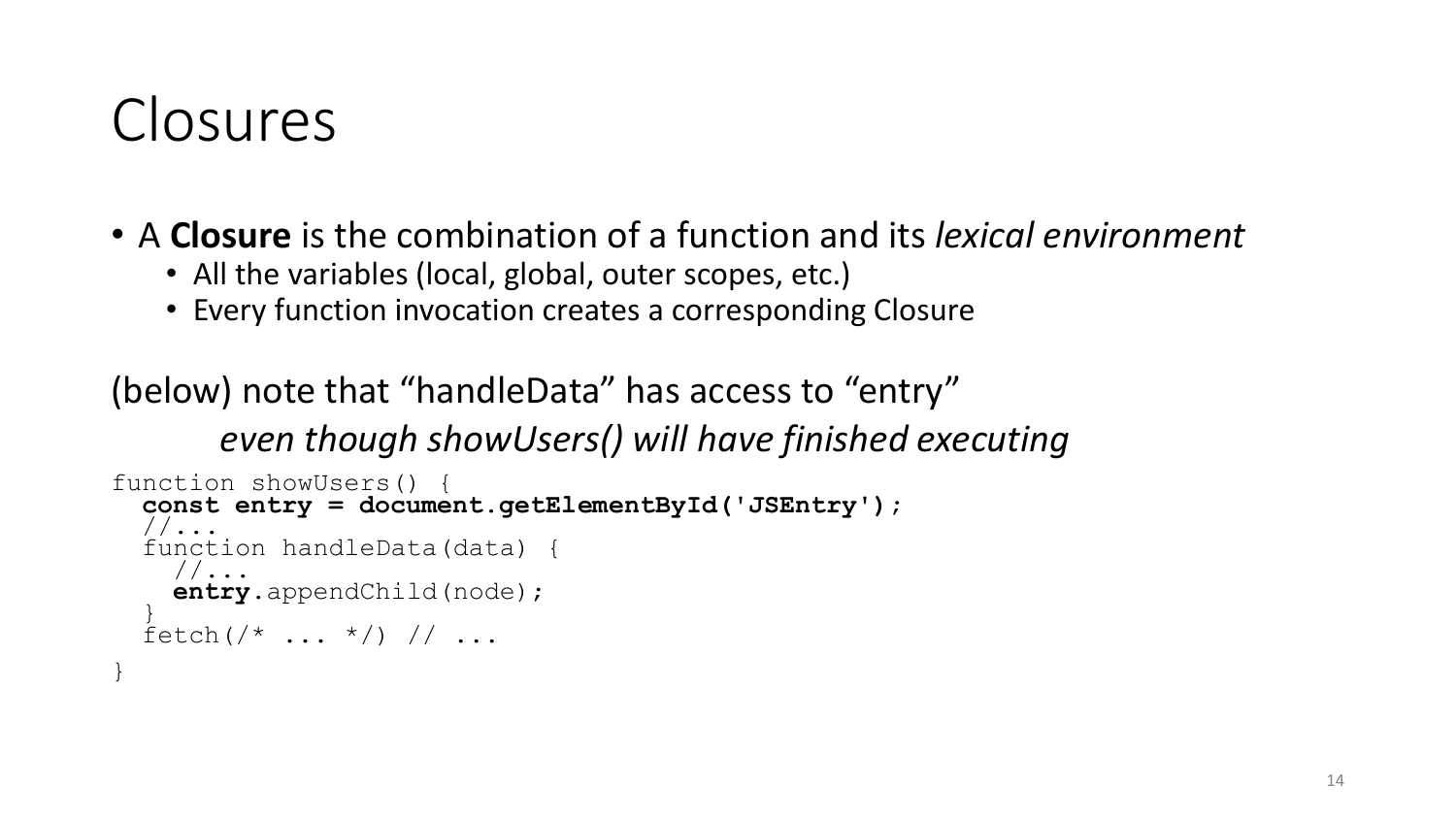# Closures

```
function showUsers() {
  const entry = document.getElementById('JSEntry');
  function handleResponse(response) { /*... */ }
  function handleData(data) {
    // ... 
    entry.appendChild(node);
  }
  fetch \left(\frac{\star}{\cdot} \ldots \star \right).then(handleResponse)
    .then(handleData)
    .catch(error \Rightarrow console.log(error));}
```
- The inner function has a longer lifetime than the outer function
- handleData() has access to entry even though showUsers() has already returned!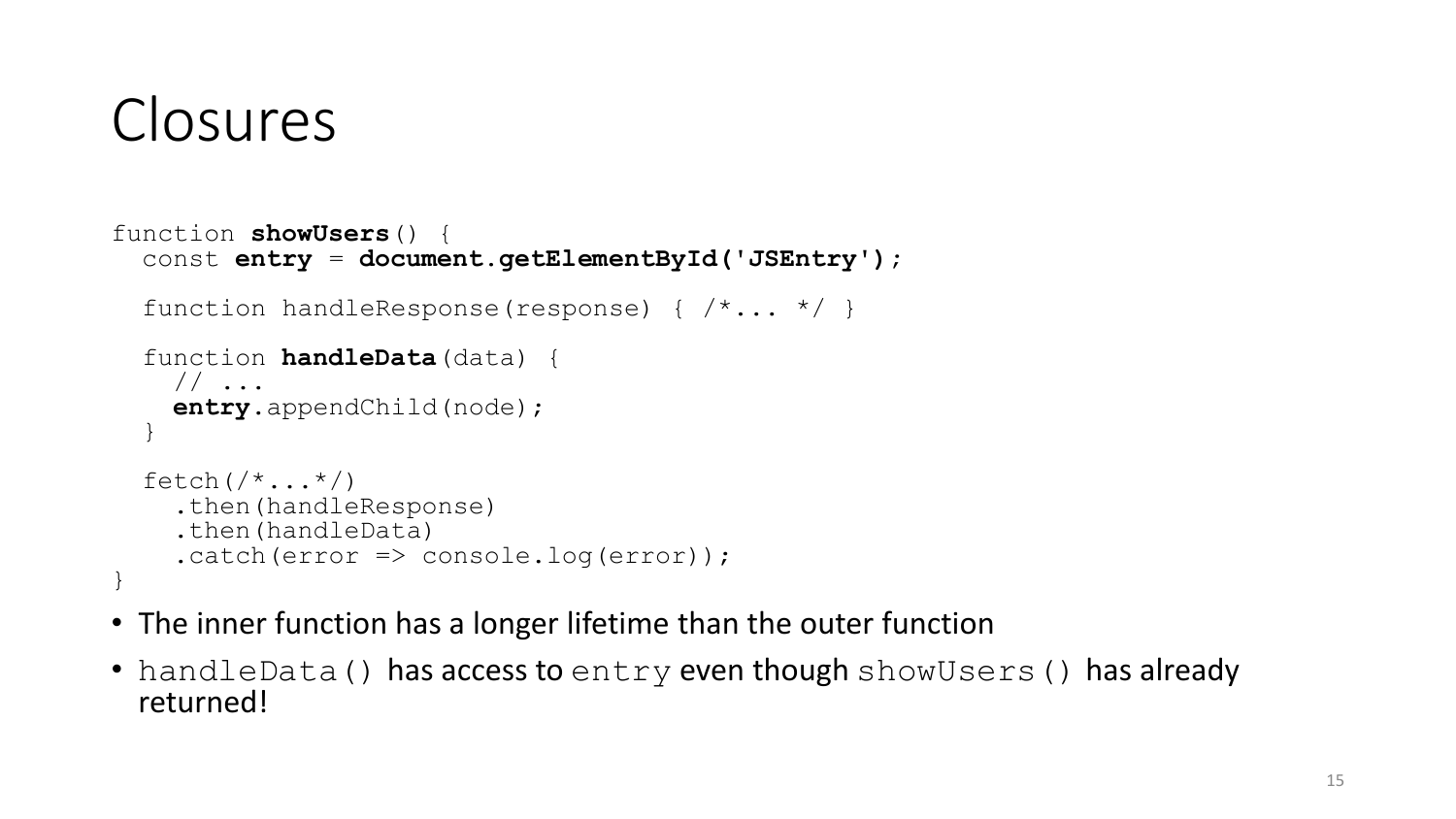# Closures in the interpreter

- 1. Objects created for entry, handleResponse, handleData
- 2.fetch function executes
	- 1. Enqueue callbacks handleResponse, handleData
	- 2. fetch returns before response arrives
- 3. .... wait for response
- 4. Later, response arrives and handleResponse executes
- 5. Later, JSON data is ready and handleData executes

```
function showUsers() {
  const entry = /*...*/;function handleResponse(response)
  \{ / *...* / \}function handleData(data) {
     // ... 
     entry.appendChild(node);
   }
  fetch \left(\frac{\star}{\cdot \cdot \cdot \cdot \star}\right).then(handleResponse)
     .then(handleData)
}
```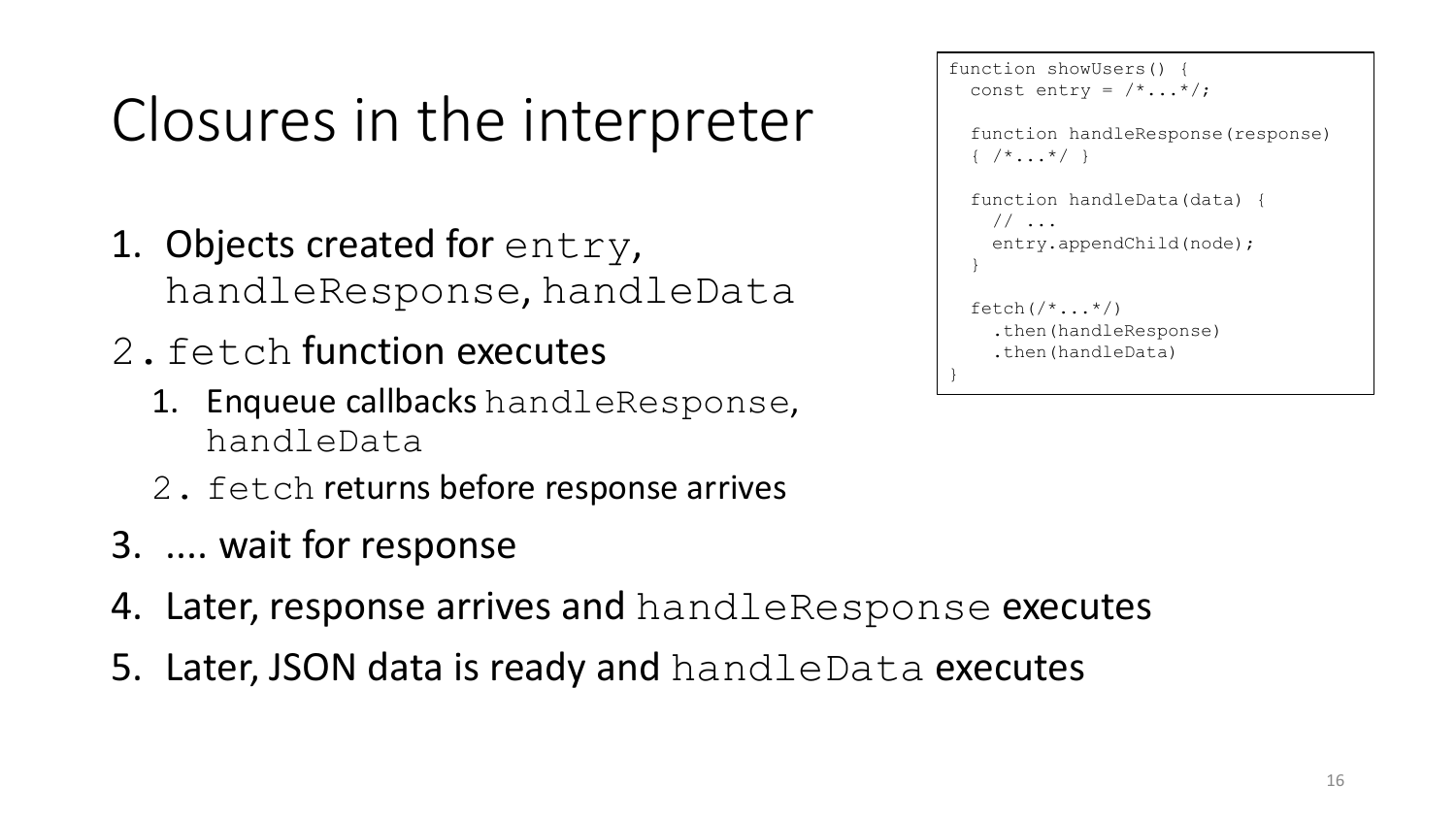# Why closures important in web development

- Callback Functions are everywhere
	- Event handlers: click
	- Promise handlers: .then()
- These functions need to remember their context
	- Remember that execution keeps going past a fetch() call
- [See https://developer.mozilla.org/en-](https://developer.mozilla.org/en-US/docs/Web/JavaScript/Closures)US/docs/Web/JavaScript/Closures for more examples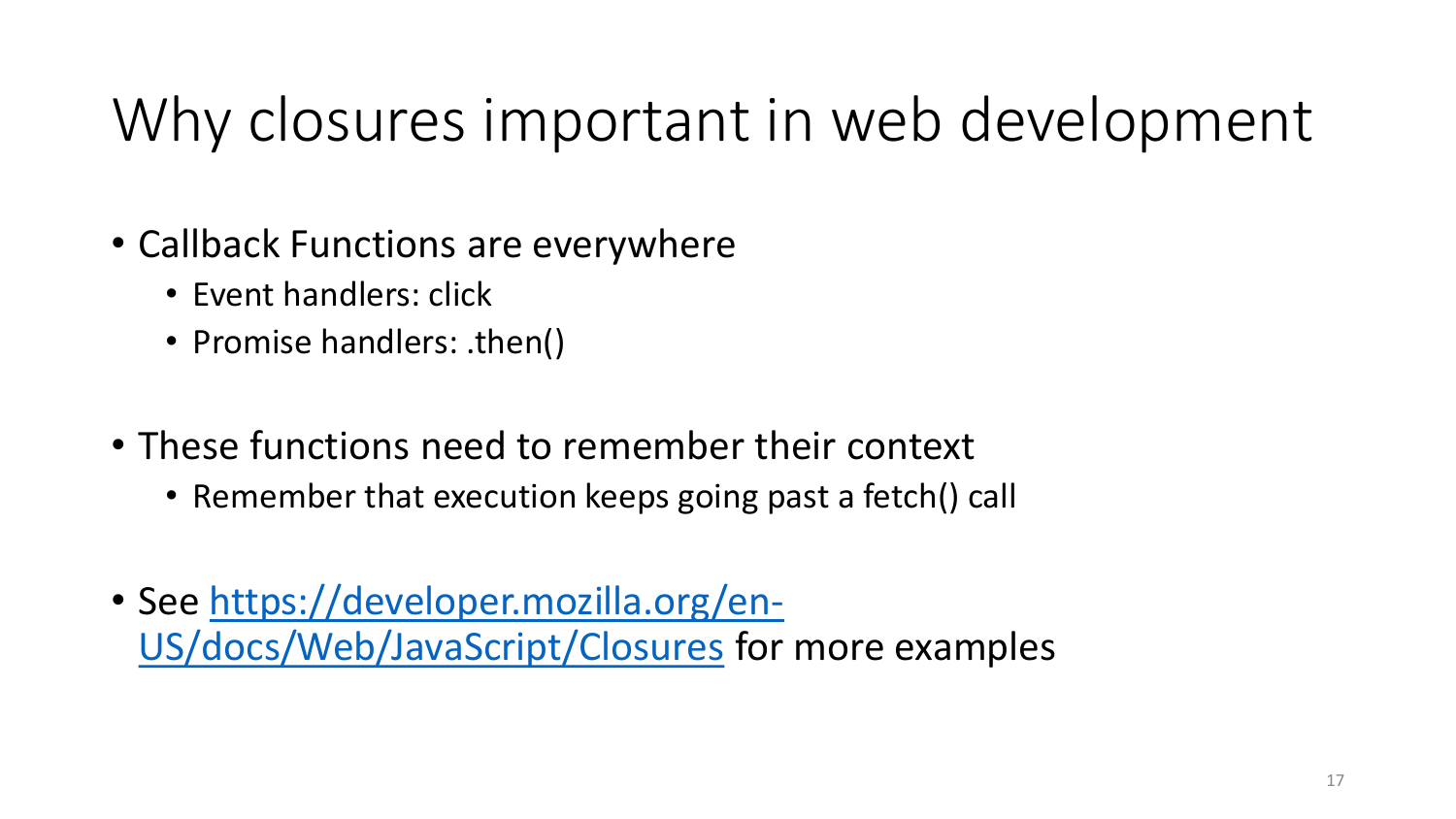# Asynchronous Programming

- Synchronous
	- sync
	- Happens right away
	- Example: function call
	- C++ programs in 183, 280, 281
- Asynchronous
	- async
	- "doesn't run right away"
	- Example: event-driven programs, fetch API
	- Promises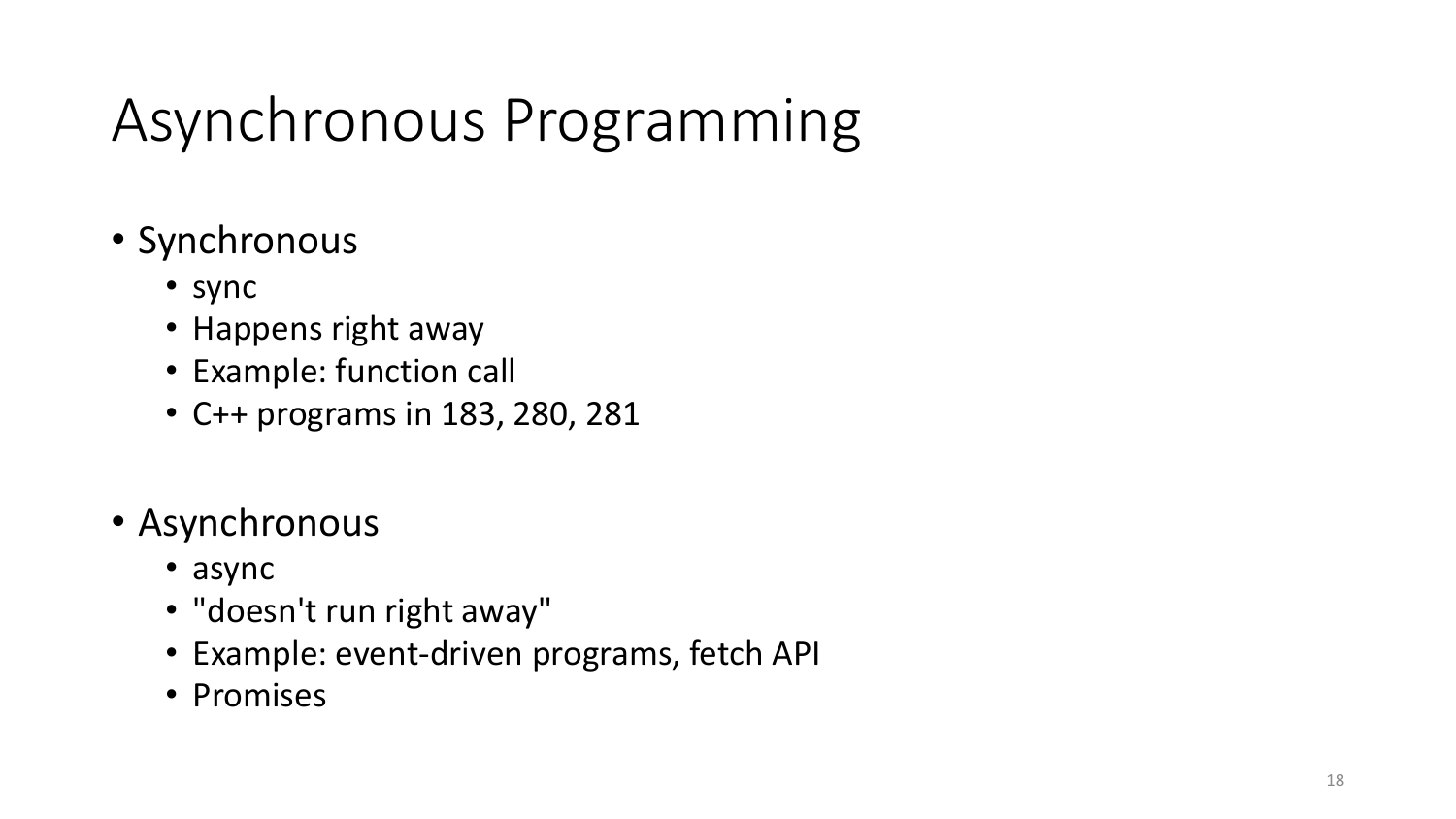## Asynchronous vs. event-driven

• Asynchronous programming describes the execution

• Event-driven describes the implementation

}

somewhere in the JS interpreter while (queue.waitForMessage()) { queue.processNextMessage();

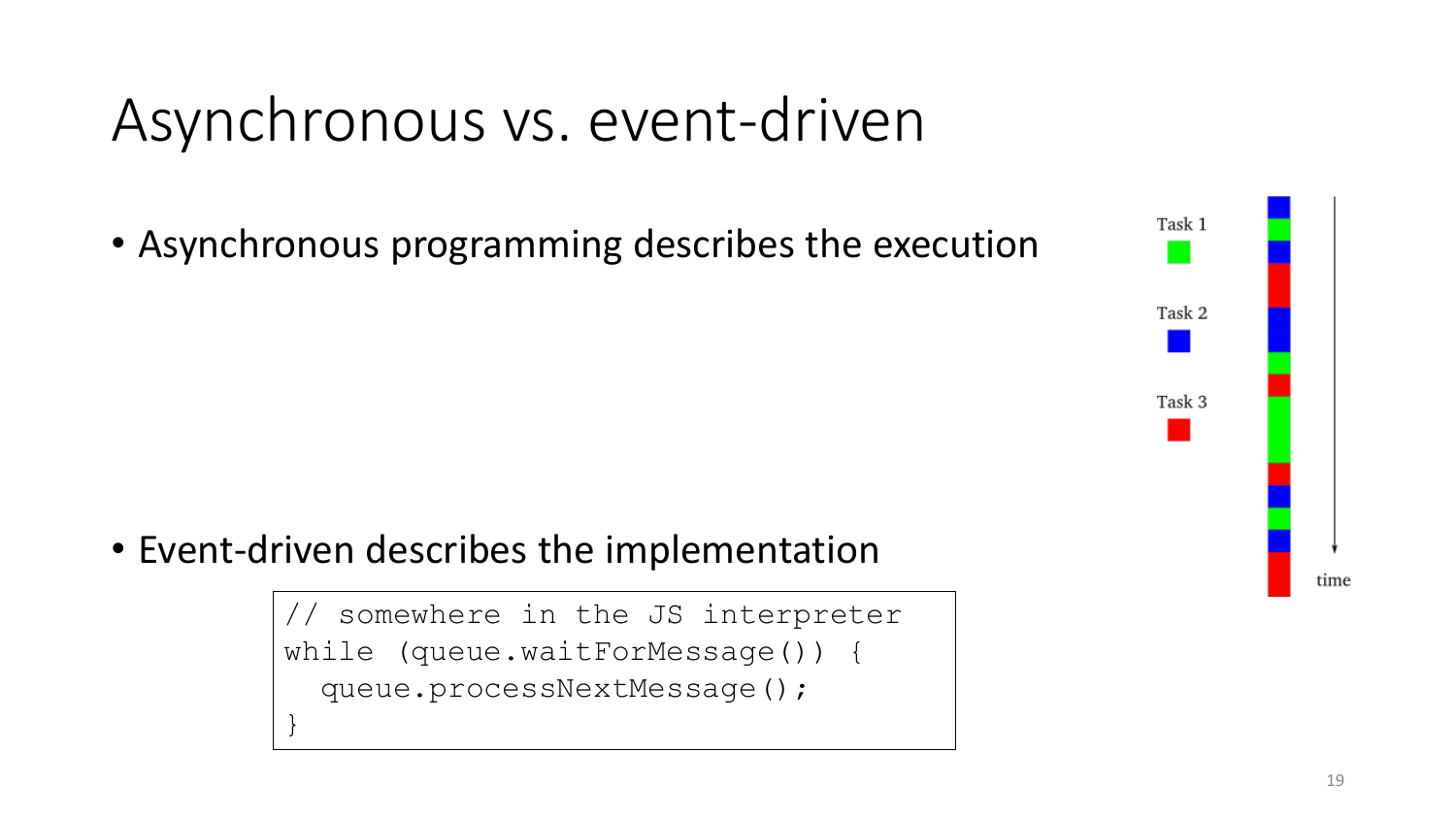### Asynchronous is not ...

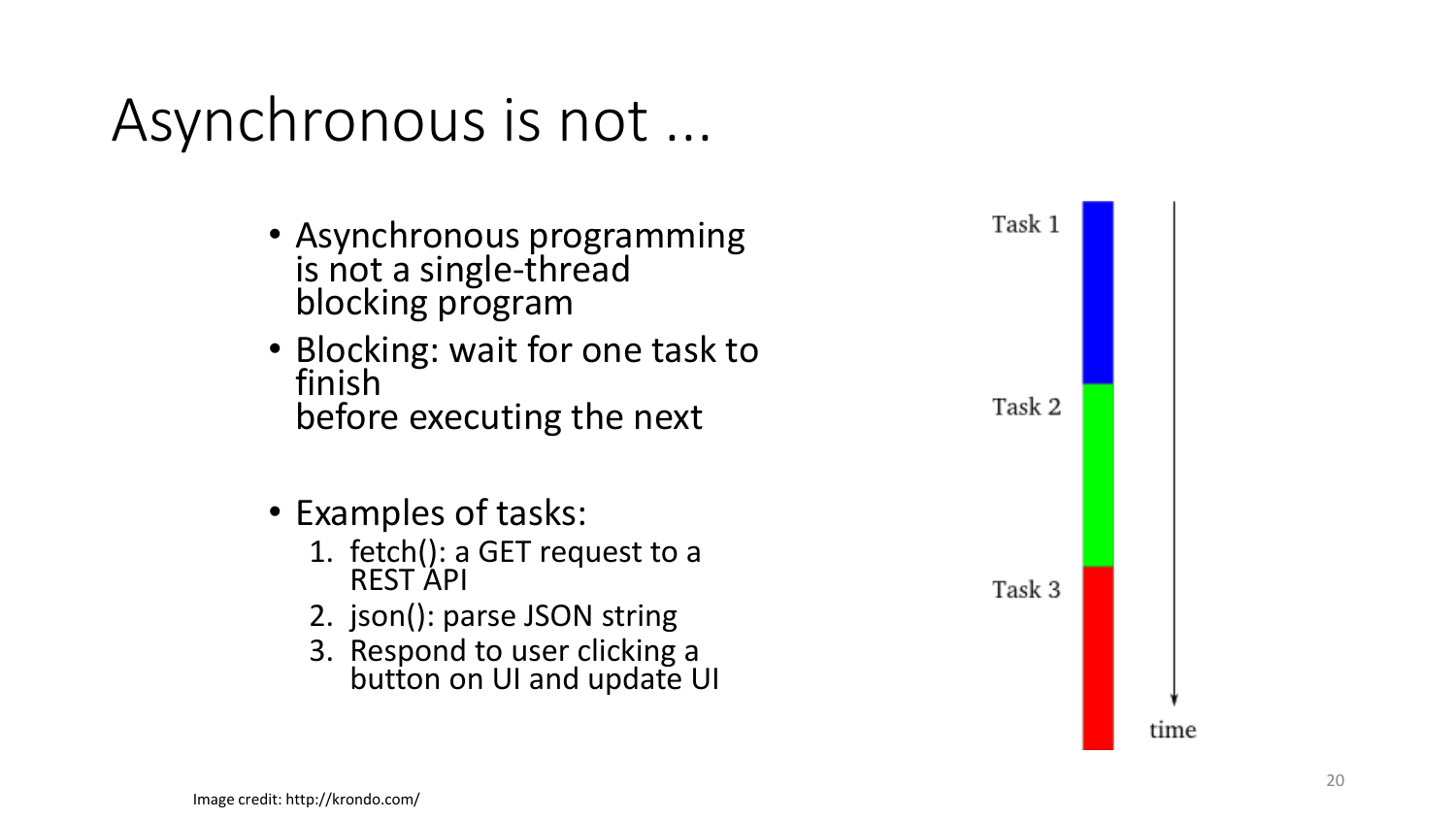#### Asynchronous is not ...

- Asynchronous programming is not a multi-thread blocking program
- Modern OS threads "take turns" on one processor

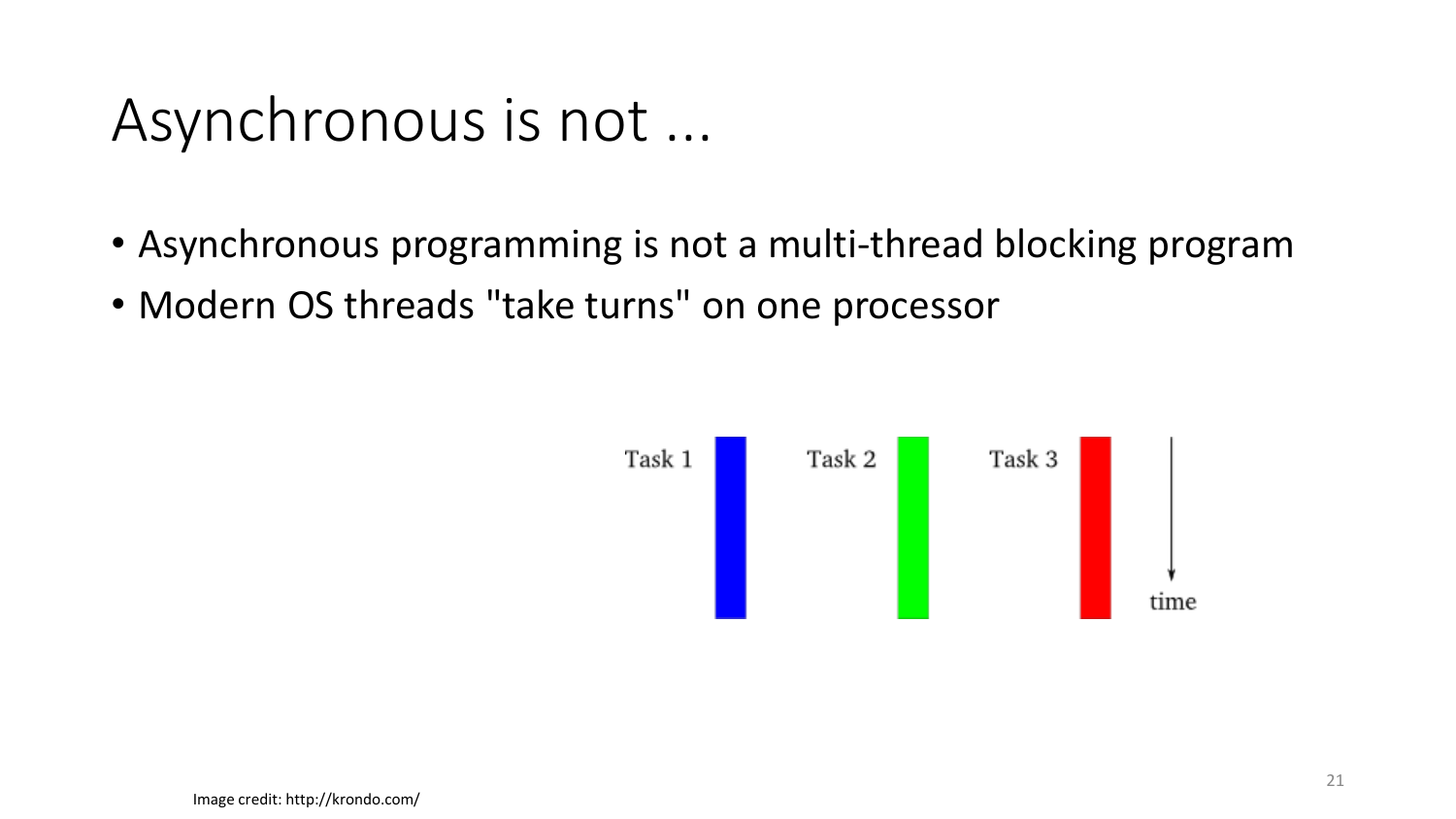### Asynchronous is ...

- Asynchronous programming is tasks interleaved with one another, in a single thread of control
- Programmer controls when tasks "take turns"

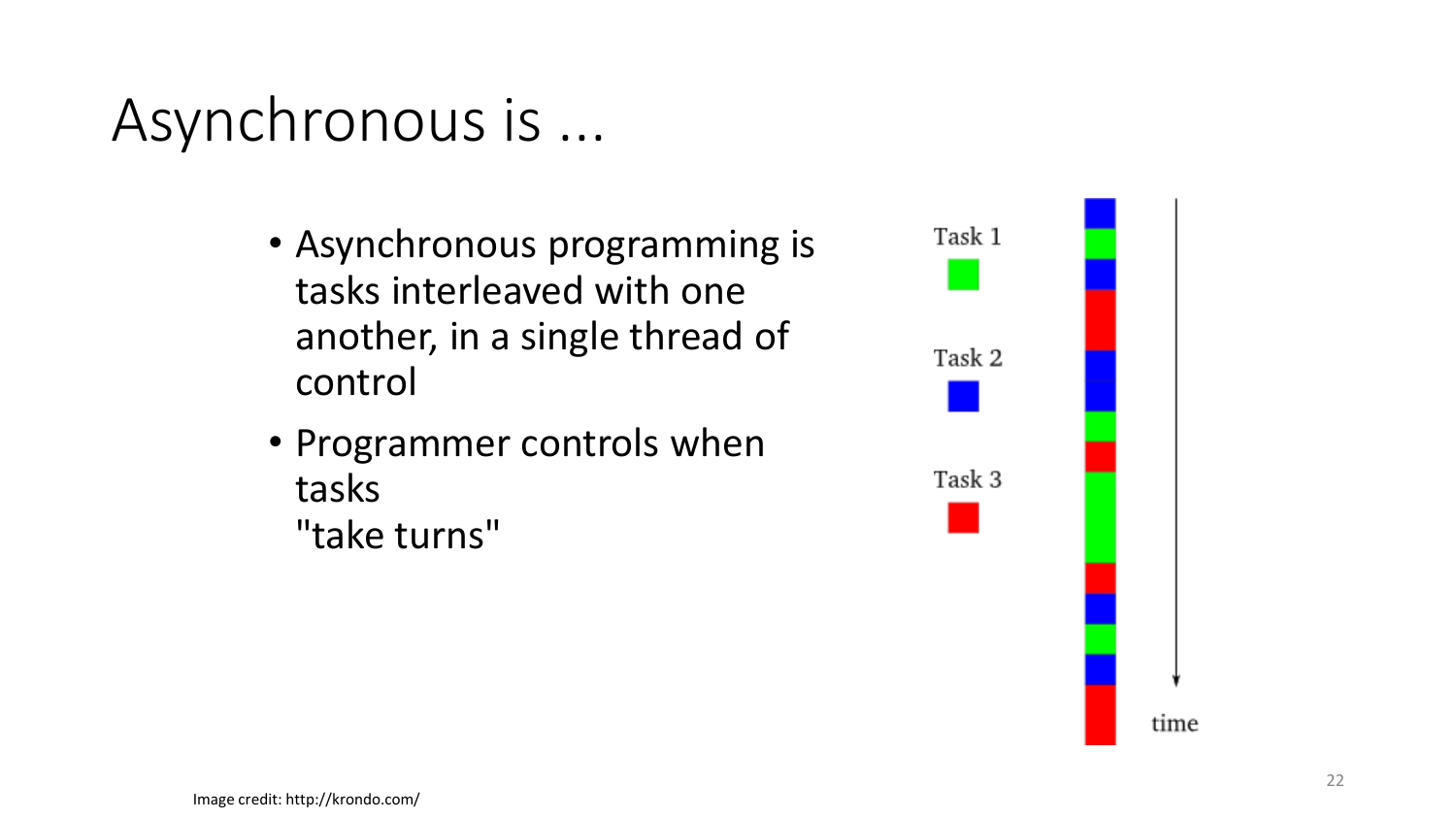# Why asynchronous?

- Why use asynchronous programming?
- UIs: by interleaving the tasks, system is responsive to user input while still performing other work in the "background"
- Waiting for I/O: do "other useful things" while waiting for I/O, like a network or disk
	- Synchronous programs are bad at this

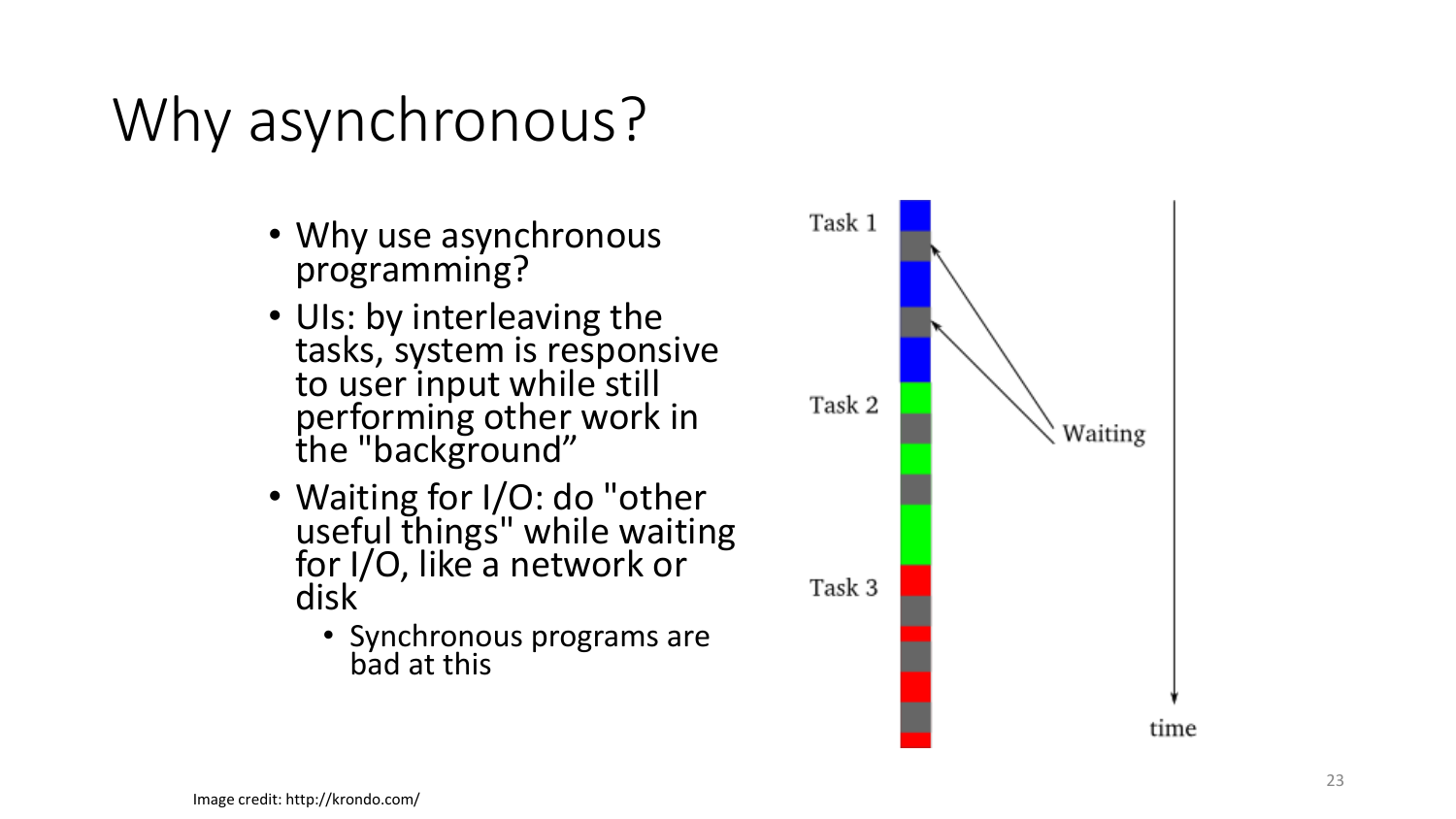# Why asynchronous?

- What are "other useful things" to do while waiting in a web app?
	- Respond to user mouse hover event
	- Respond to user clicking a radio button
	- Respond to use filling in a form, e.g., validate input
	- Check for new mail (Gmail)
	- Check for new posts (Facebook)

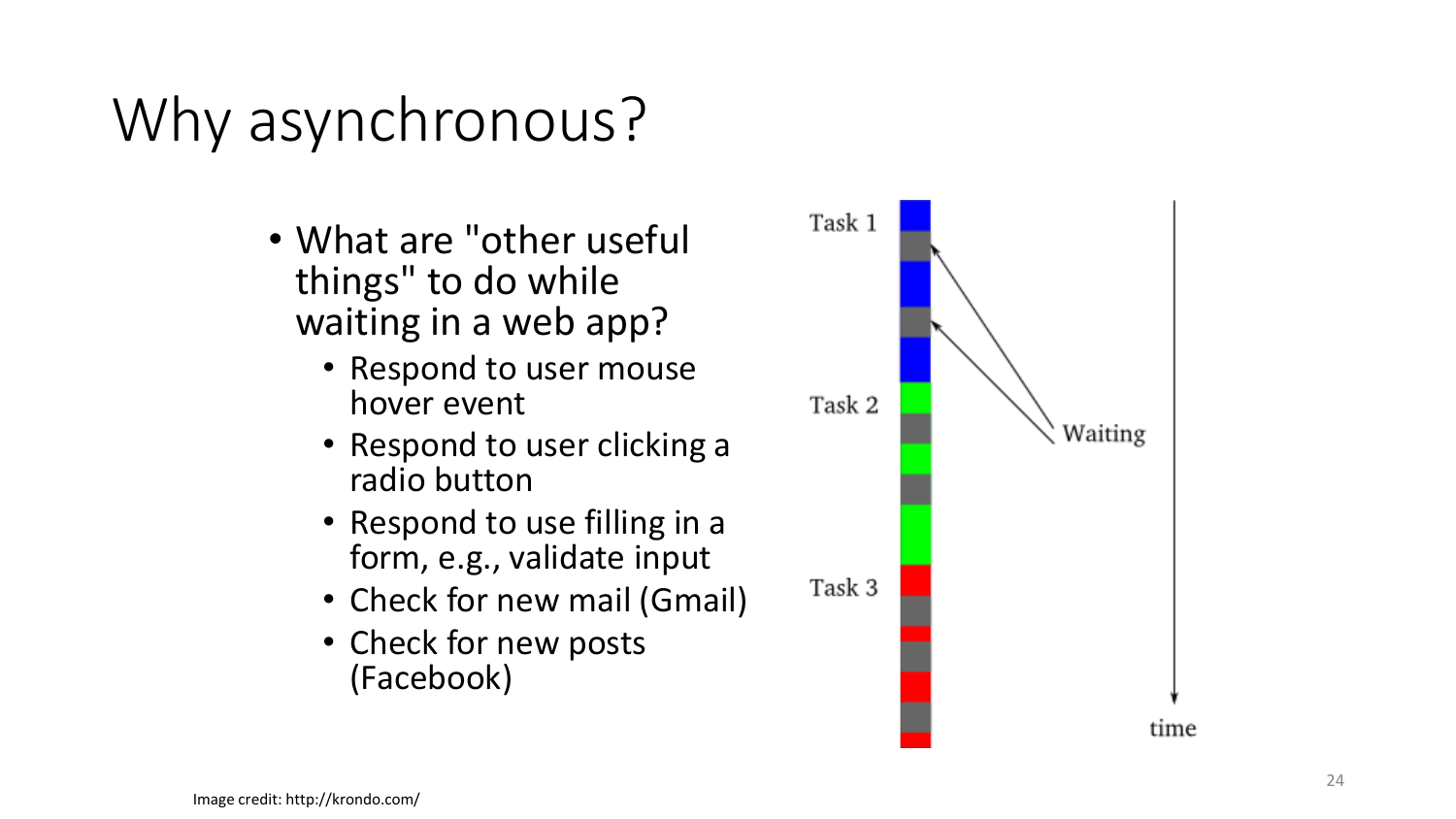# Olde: Asynchronous JavaScript And XML

- AJAX was an early paradigm for enabling client-side dynamic pages
- *Asynchronously* use *JavaScript* to communicate *XML* documents
	- We use JSON today

```
<script>
function loadDoc() {
  var xhttp = new XMLHttpRequest();
  xhttp.onreadystatechange = function() {
    if (this.readyState == 4 && this.status == 200) {
      document.getElementById("demo").innerHTML =
      this.responseText;
  xhttp.open("GET", "ajax_info.txt", true);
  xhttp.send();
\langle/script\rangle
```


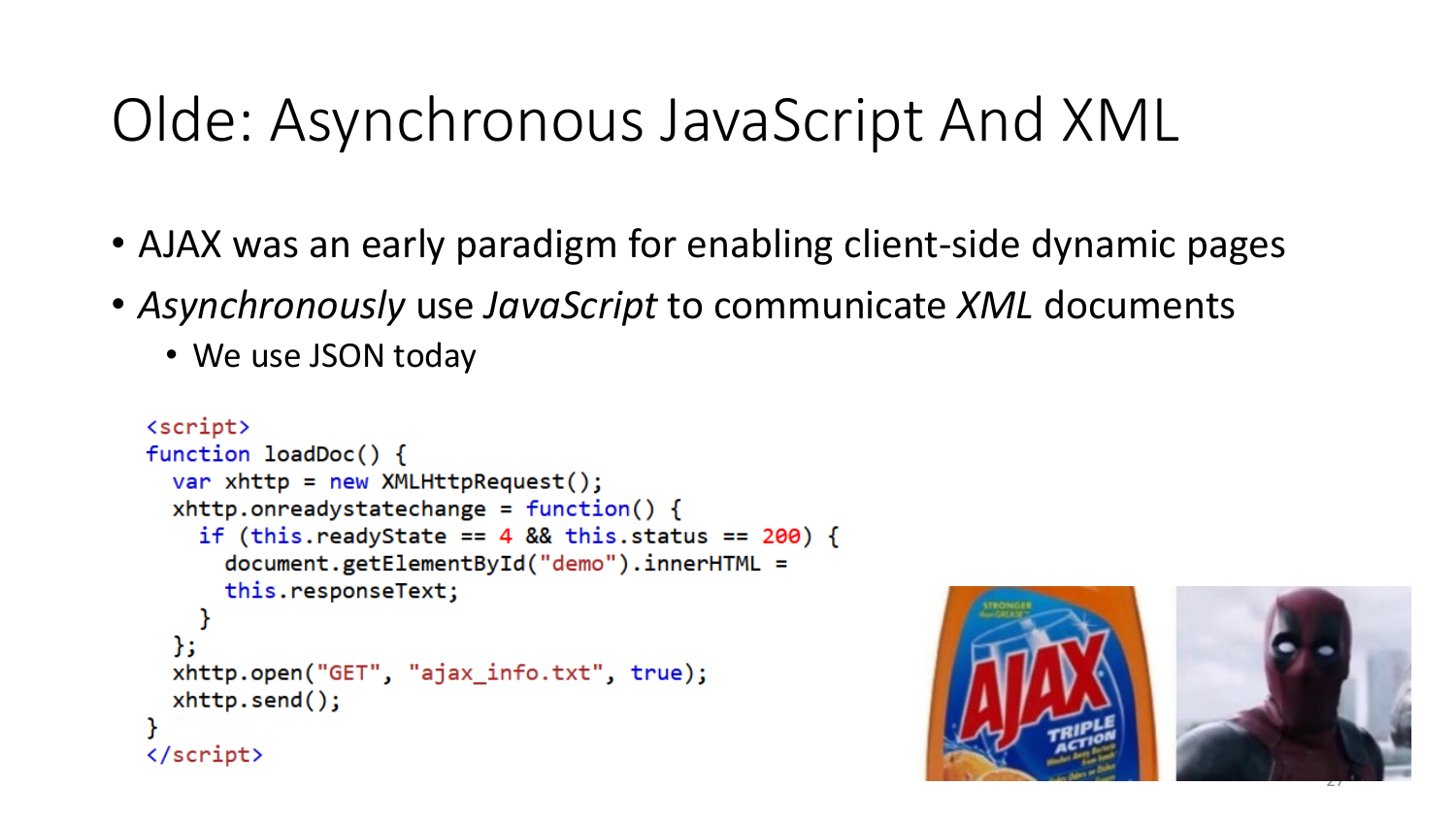## Async example: fetch

fetch("/api/v1/u/hello") .then(handleResponse) .then(handleData);

Calling fetch makes a Promise object.

Calling "then" on a Promise schedules an event to call "handleResponse" later

(when the Promise is fulfilled)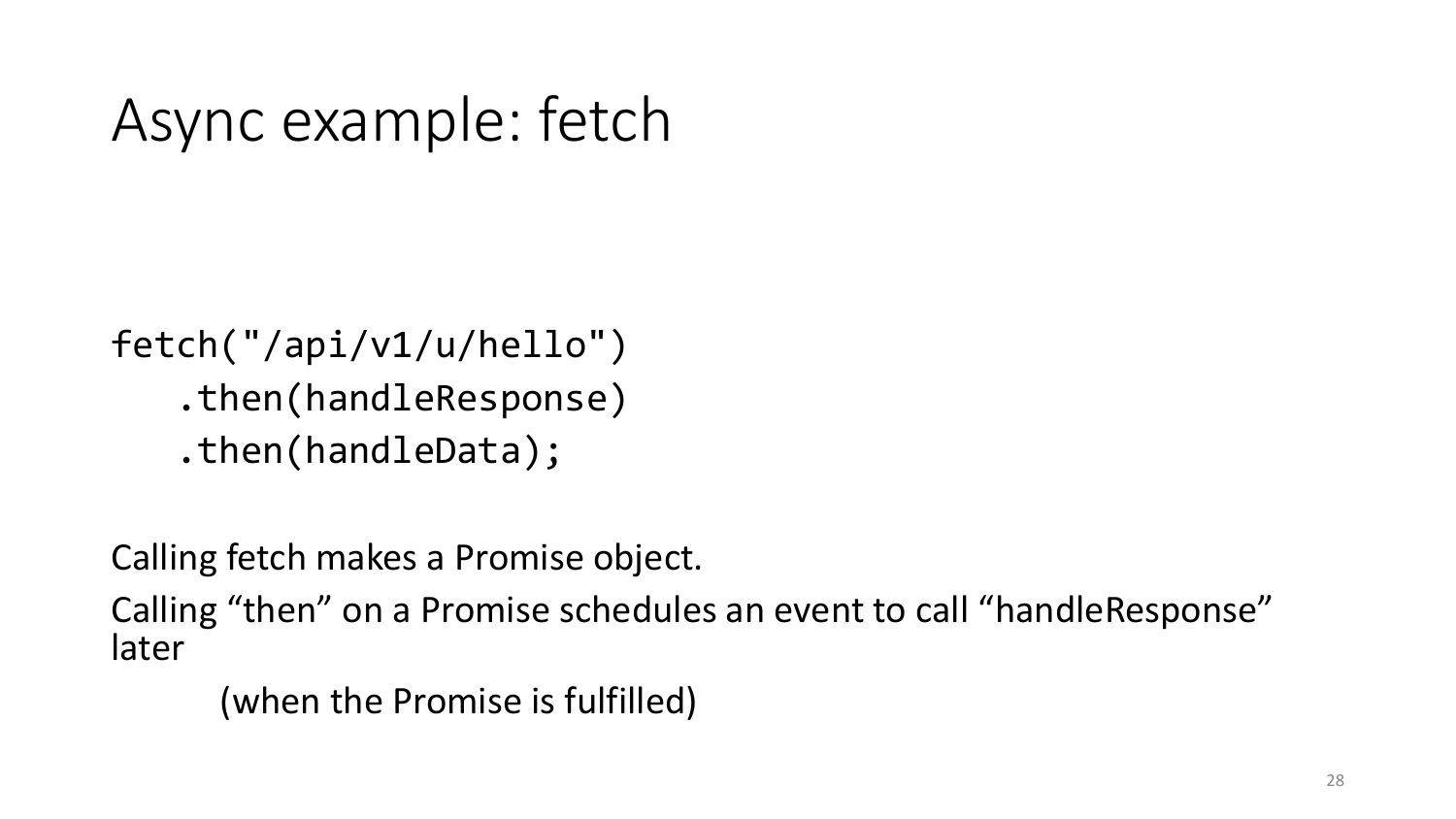# Considerations for asynchronous

- Large number of tasks
	- Regularly at least one task that can make progress
- I/O-bound tasks
	- Synchronous would be wasteful (remember the UI freezing?)
	- Asynchronous means other work can be completed while waiting for I/O
- Embarrassingly parallel
	- Independent tasks means no need for synchronization or communication
	- (no need to block on other tasks)
- These conditions are common in web systems!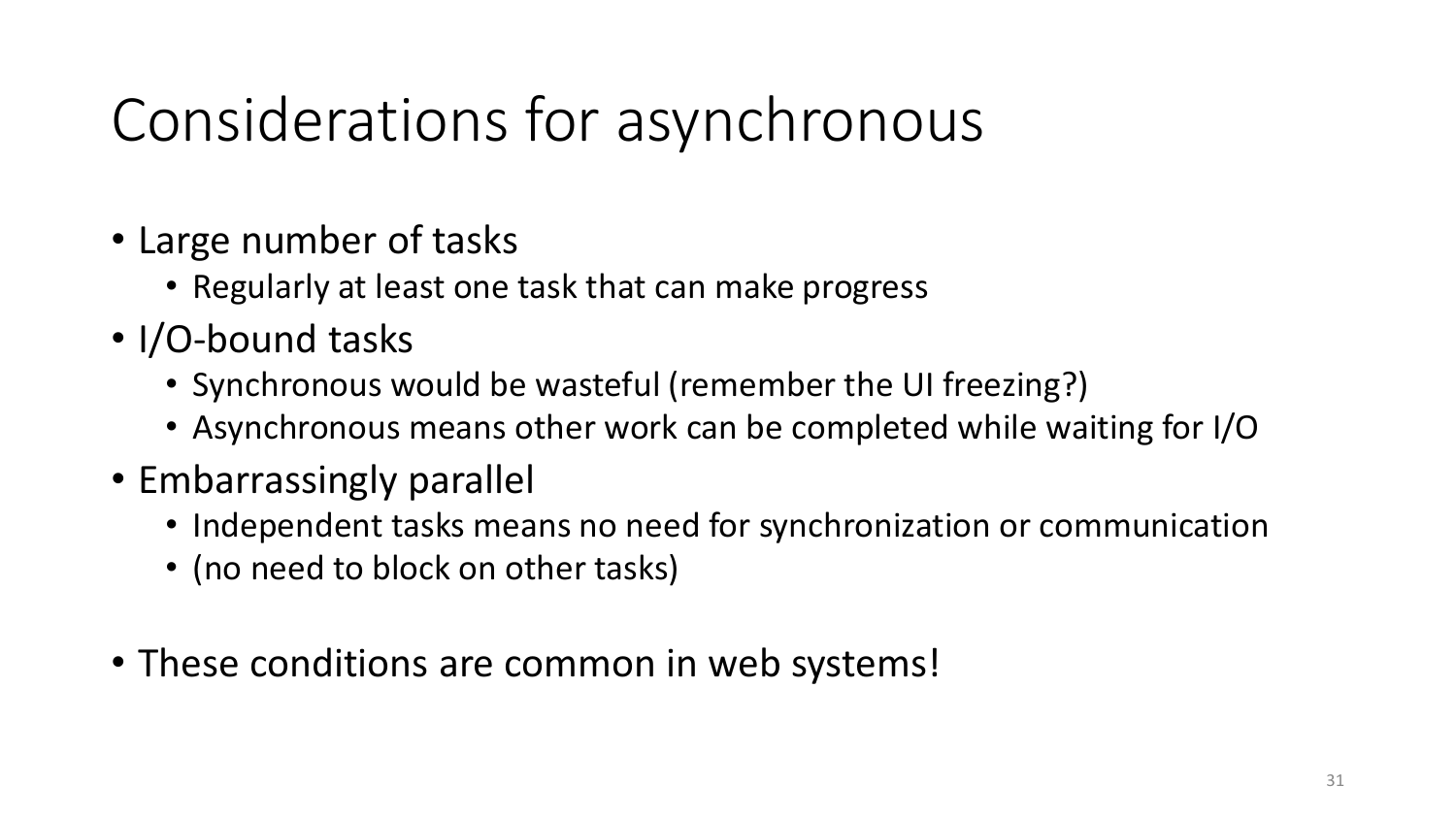#### Promises

- Promise represents a value that is not available right away
- Creating a Promise sets up a pipeline for what will happen when the value is available
- Real-life example
	- Your friend promises to give you \$1 in the future
	- You can start to plan what to do with it (buy a coffee?)
	- But you can't actually do it yet
		- Will they fulfill their promise?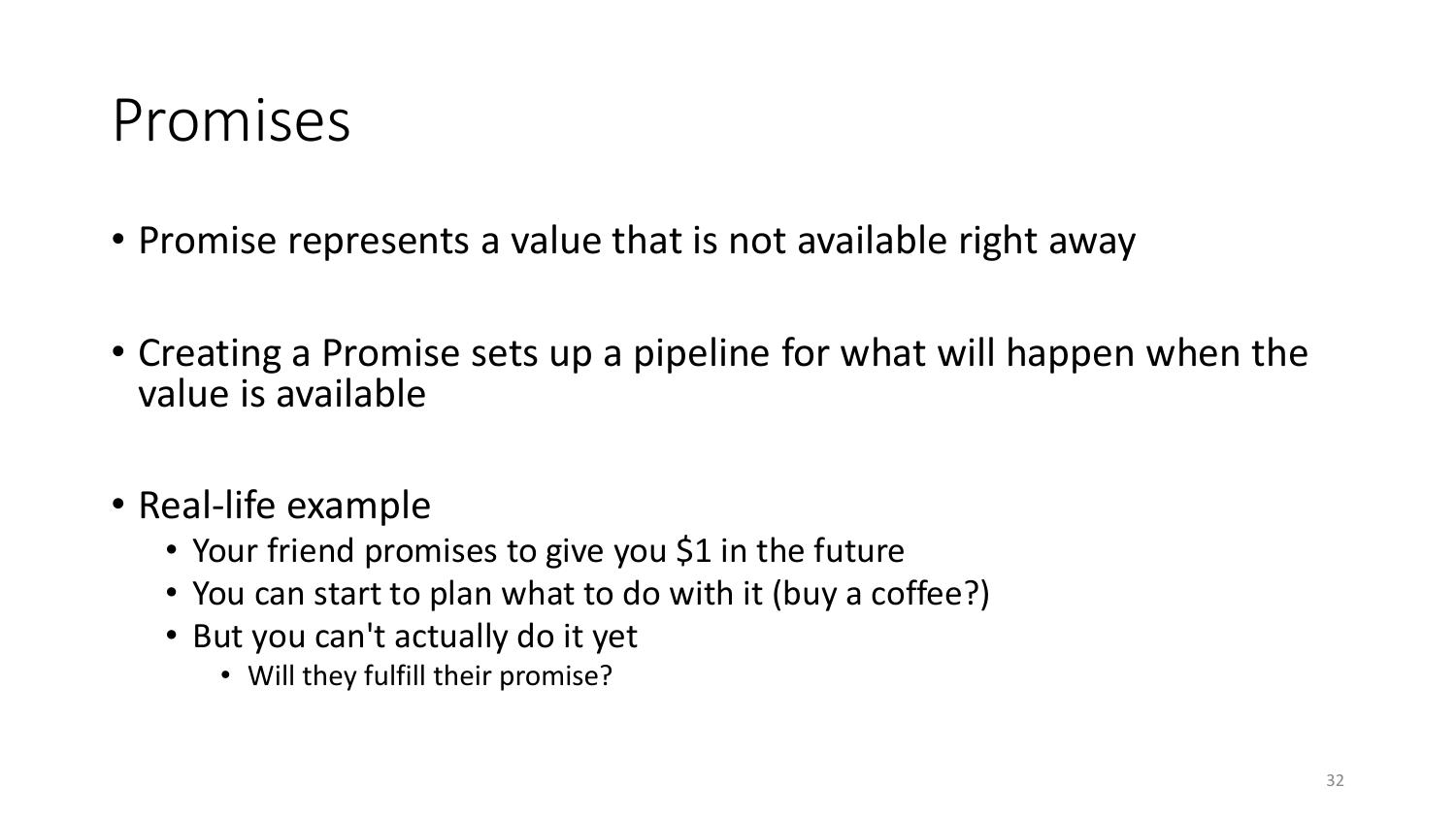#### Promise picture - fetch

fetch("/api/v1/u/jklooste") .then(handleResponse) .then(handleData);



how to summon a devil with

how to summon a devil with javascript how to summon the devil in latin how to summon the devil with words how to summon a red devil in terraria how to summon the devil in minecraft how to summon the devil in your dreams how to summon the devil in terraria how to summon the devil in school how to summon the devil with a pentagram how to summon satan in goat simulator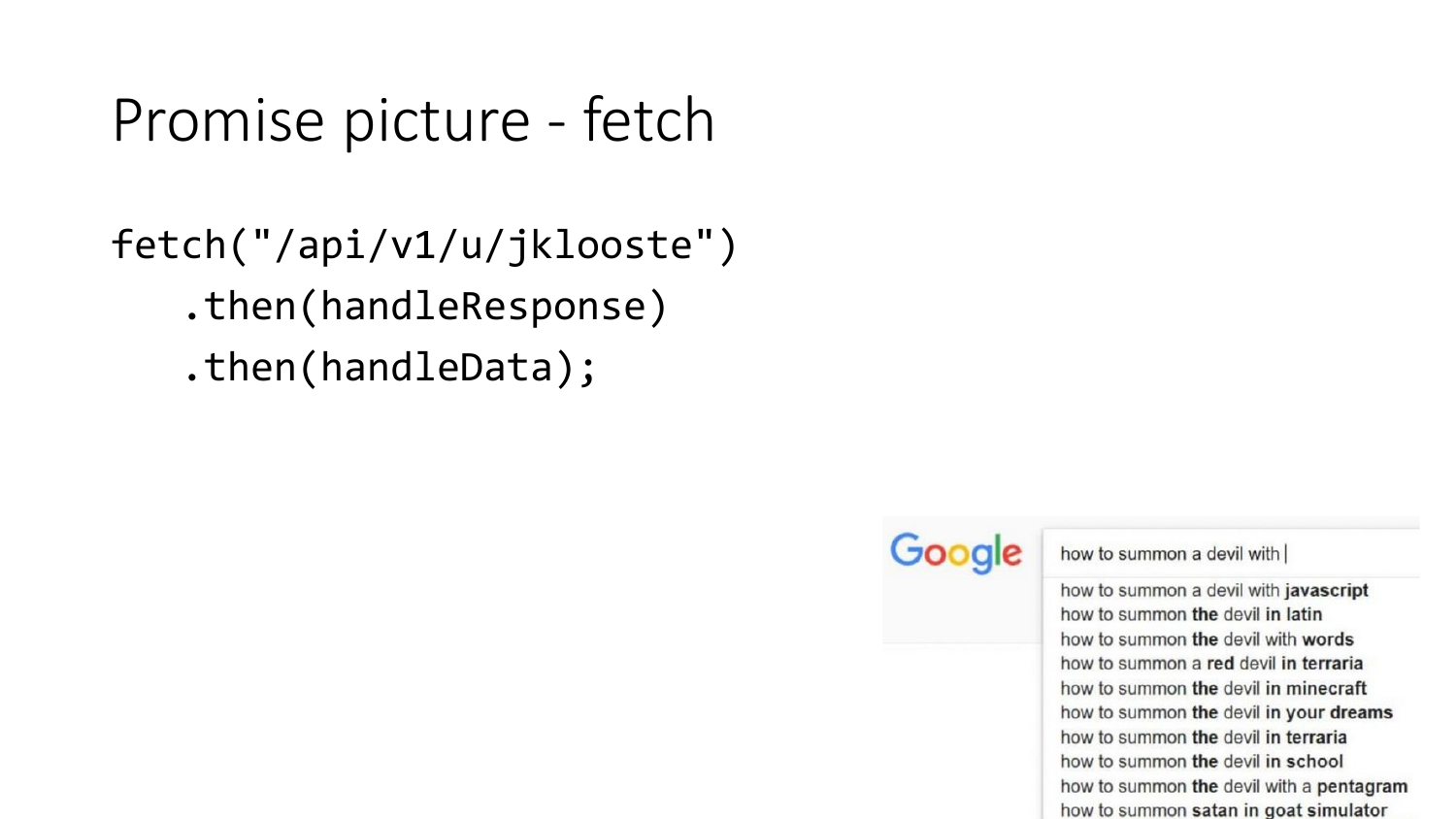#### Promises

- a Promise is in one of these states:
	- *pending*: initial state, neither fulfilled nor rejected
	- *fulfilled*: meaning that the operation completed successfully
	- *rejected*: meaning that the operation failed
- If the executor function succeeds, then the method provided by .then() runs
- If the executor function fails, then the method provided by .catch() runs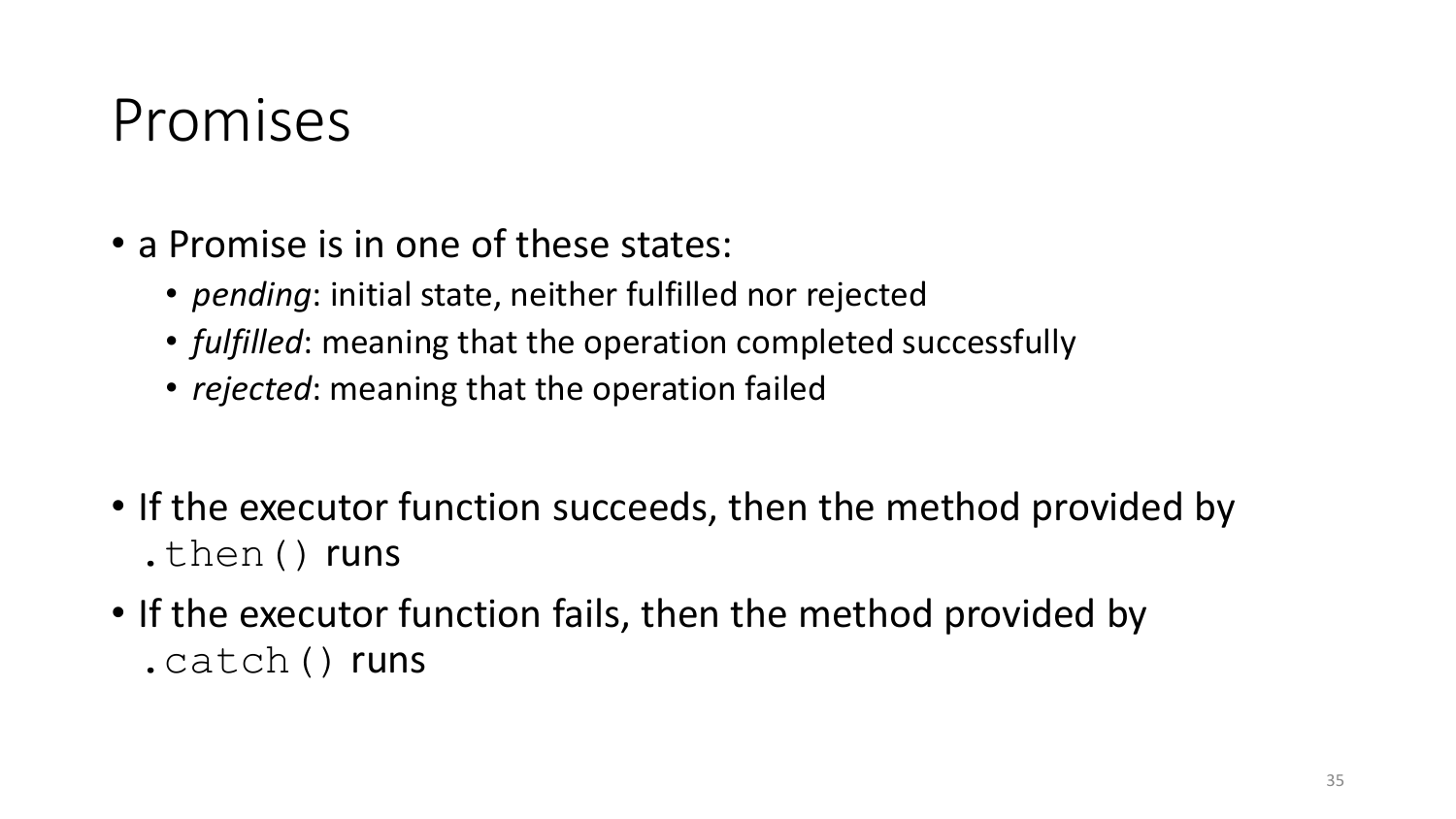#### Creating Promises

```
let p = new Promise((resolve, reject) => {
```

```
// do some asynchronous work
// in "pending" state
```

```
// call reject if there's an error
if (error happens) {
   // enter "rejected" state
   reject("Error");
}
```

```
// call resolve when promise complete
// enter "fulfilled" state
resolve("All finished");
```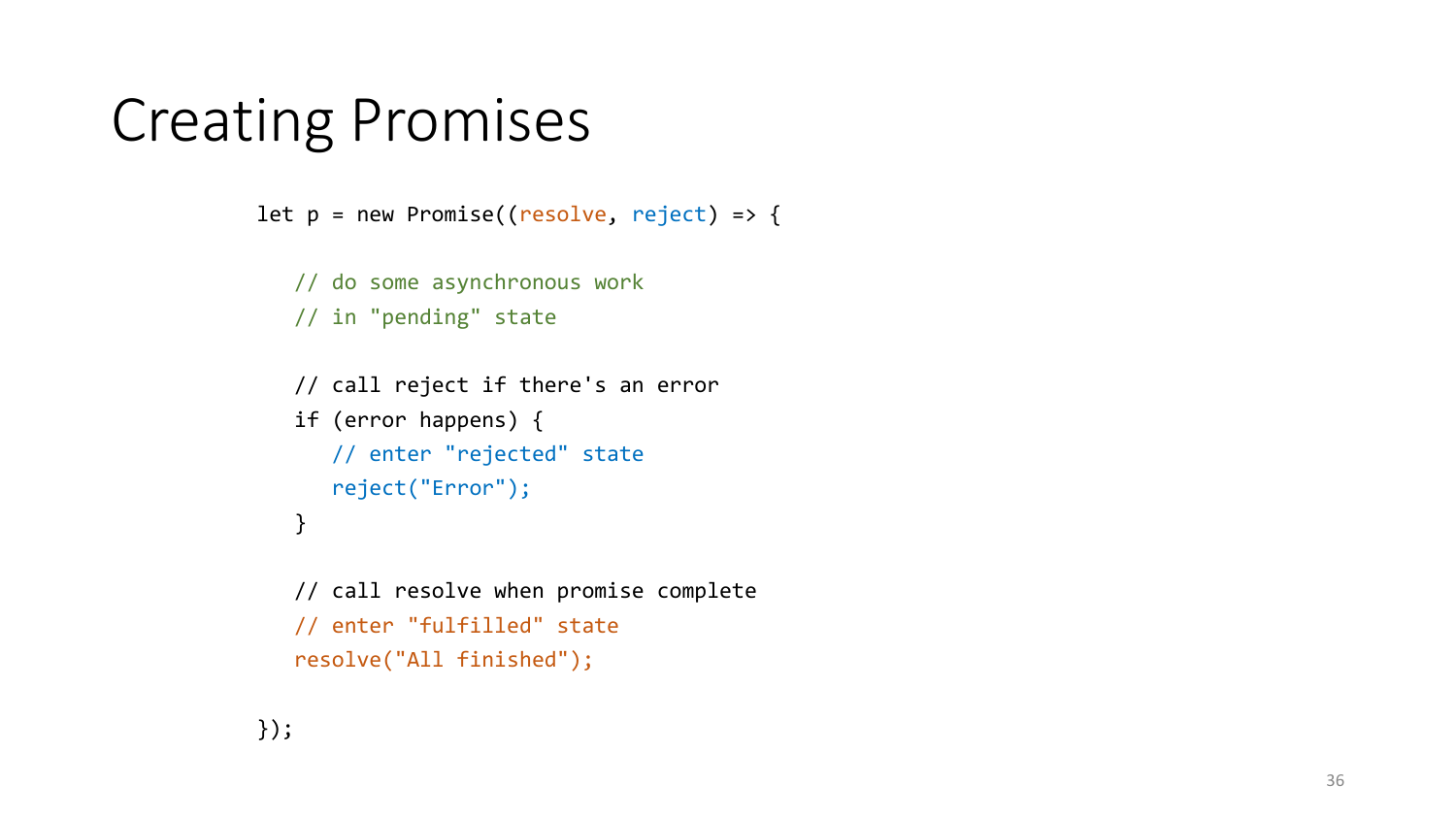#### Promises

- Control the flow of deferred and asynchronous operations
- First class representation of a value that may be made asynchronously and be available in the future
- Added to JavaScript in ES6
- Examples of values that will be available in the future
	- The response to a server request:  $fetch()$
	- The data from parsing a JSON string:  $\exists$  son ()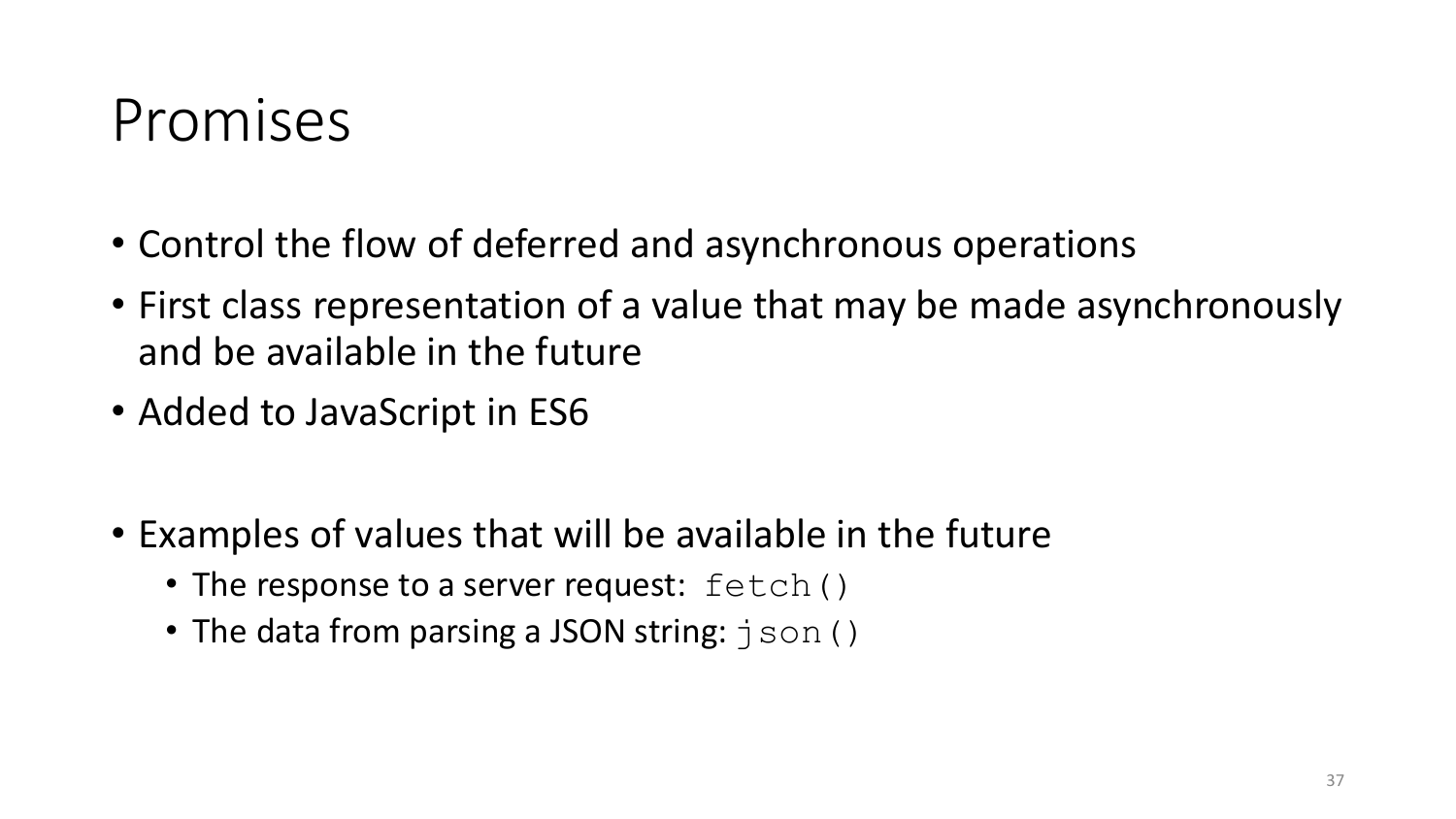## Using a Promise

- fetch() returns a Promise
- response.json() returns a Promise

```
function showUser() {
  function handleResponse(response) {
    return response.json();
  }
  function handleData(data) {
    console.log(data);
  }
  fetch('https://api.github.com/users/awdeorio')
    .then(handleResponse)
    .then(handleData)
}
```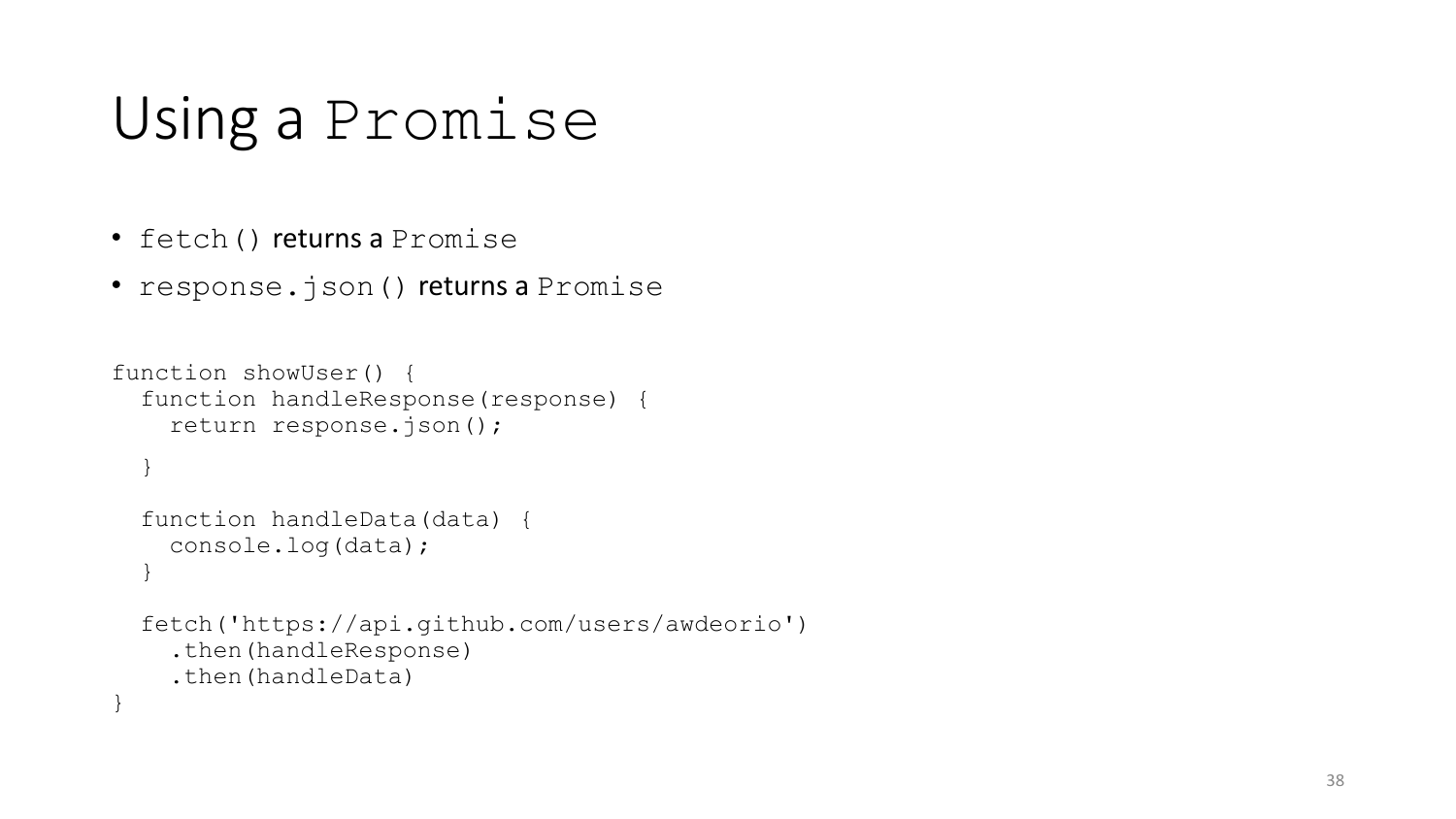#### Using a Promise

• After the value is available, the  $P$ romise calls a function provided by . then ()

```
function showUser() {
  function handleResponse(response) {
    return response.json();
  }
 function handleData(data) {
    console.log(data);
  }
 fetch('https://api.github.com/users/awdeorio')
    .then(handleResponse)
    .then(handleData)
}
```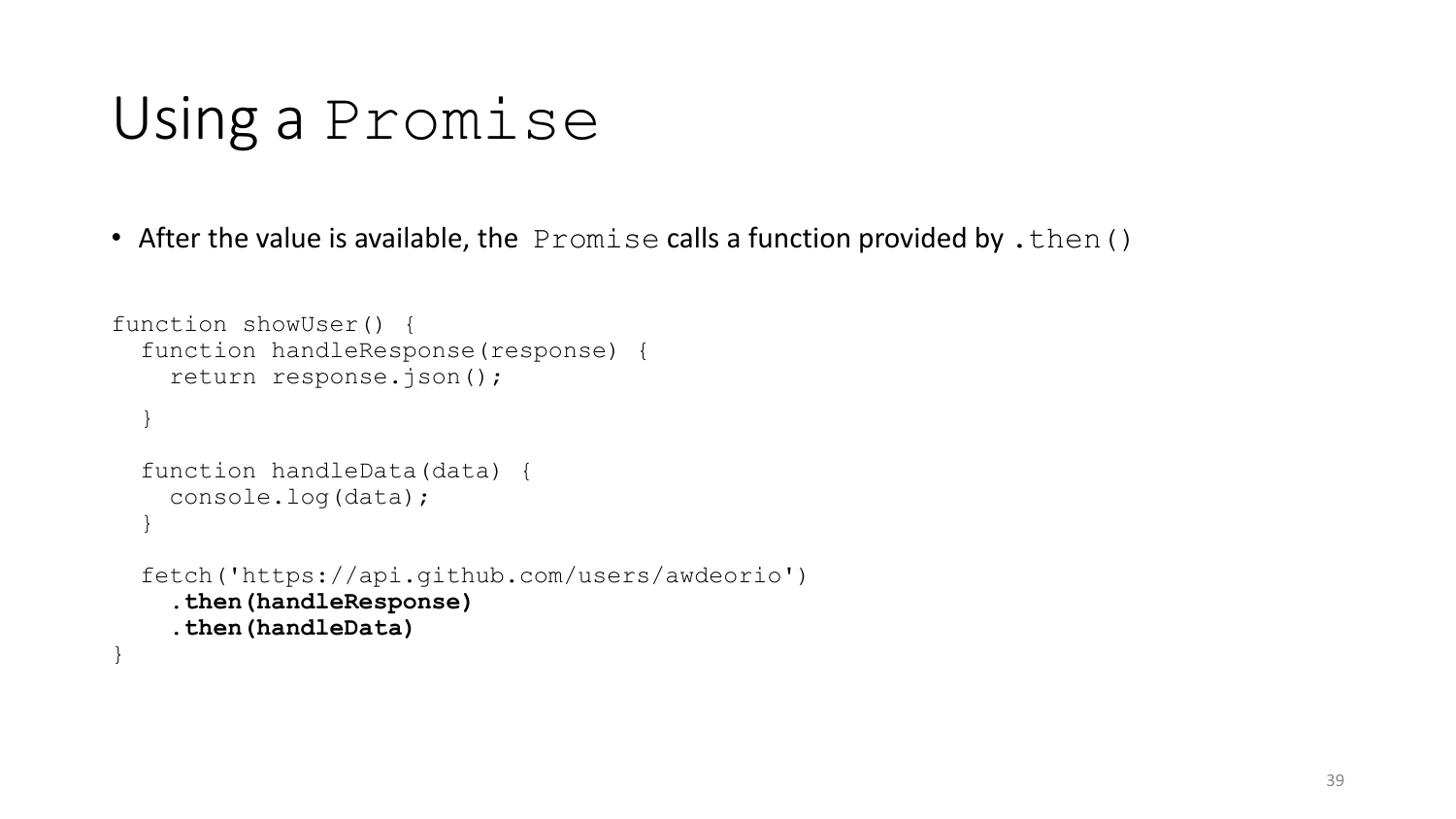## Promises explained again

- Functions performing asynchronous tasks return a Promise
- A Promise is an object to which you can attach a callback

```
• Using .then()
```

```
function showUser() {
  fetch('https://api.github.com/users/awdeorio')
    .then((response) => {
      return response.json();
    })
    .then((data) => {
      console.log(data);
    })
}
```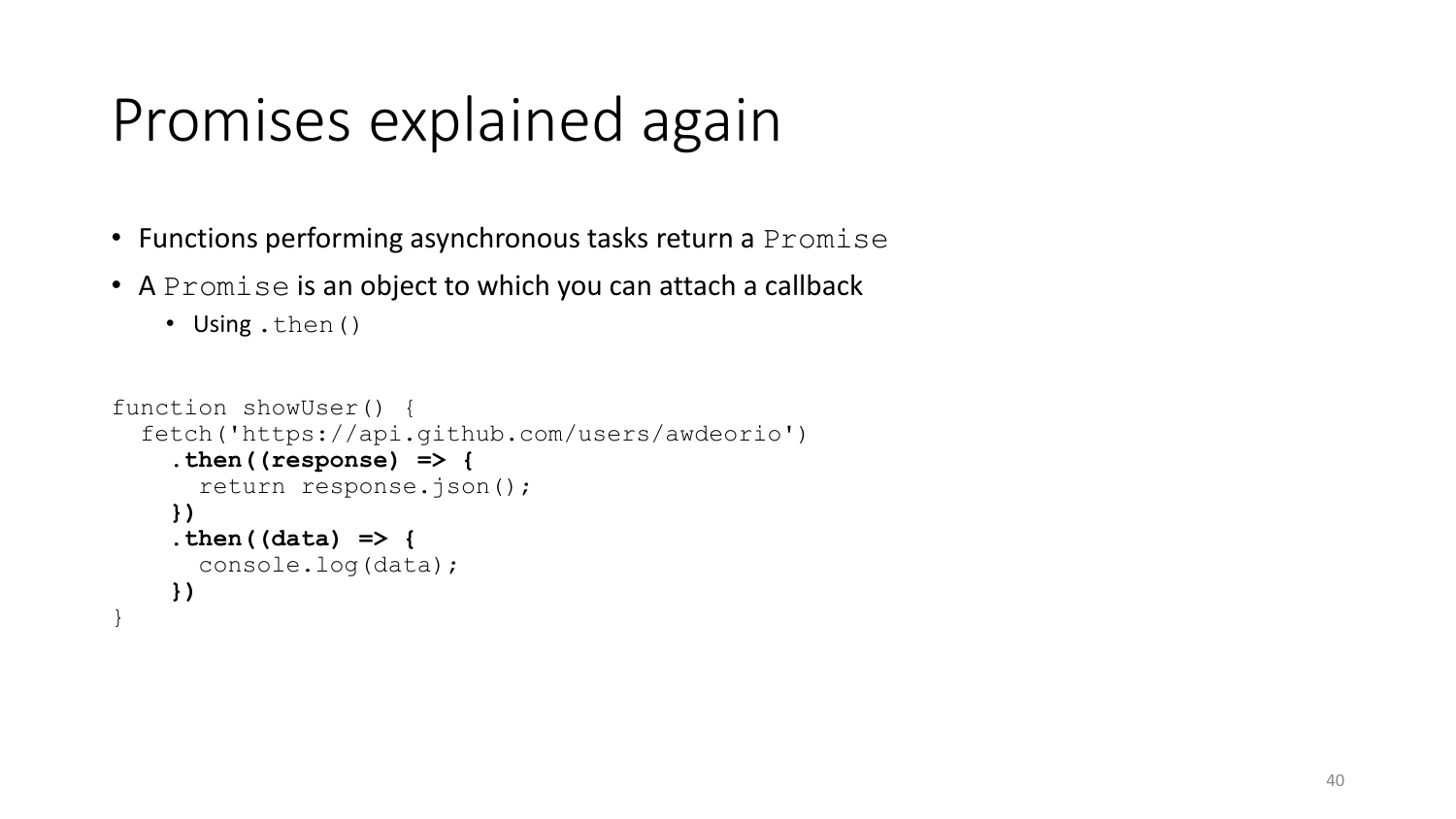#### Promise states

- A Promise is in one of these states:
	- *pending*: initial state, neither fulfilled nor rejected
	- *fulfilled*: meaning that the operation completed successfully
	- *rejected*: meaning that the operation failed
- On success, the method provided by . then () runs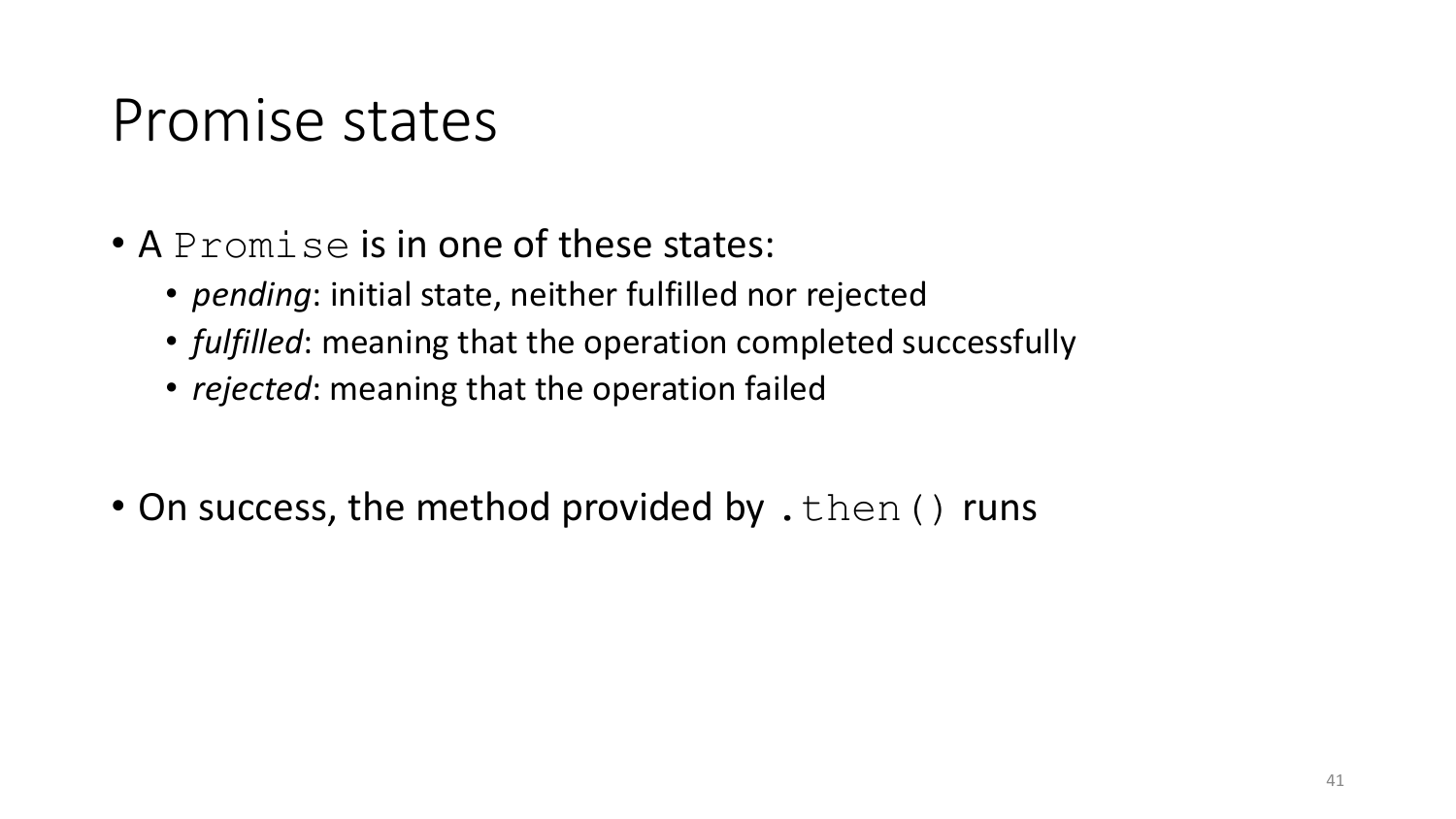# Chaining promises

- A common need is to execute two or more asynchronous operations back-to- back, where each subsequent operation starts when the previous operation succeeds, with the result from the previous step.
- Example:
	- 1. Request
	- 2. Parse JSON
- We accomplish this by creating a *promise chain*

```
function showUser() {
  fetch('https://api.github.com/users/awdeorio')
    .\nthen ( (response) \Rightarrow \{return response.json();
    })

      console.log(data);
    })
}
```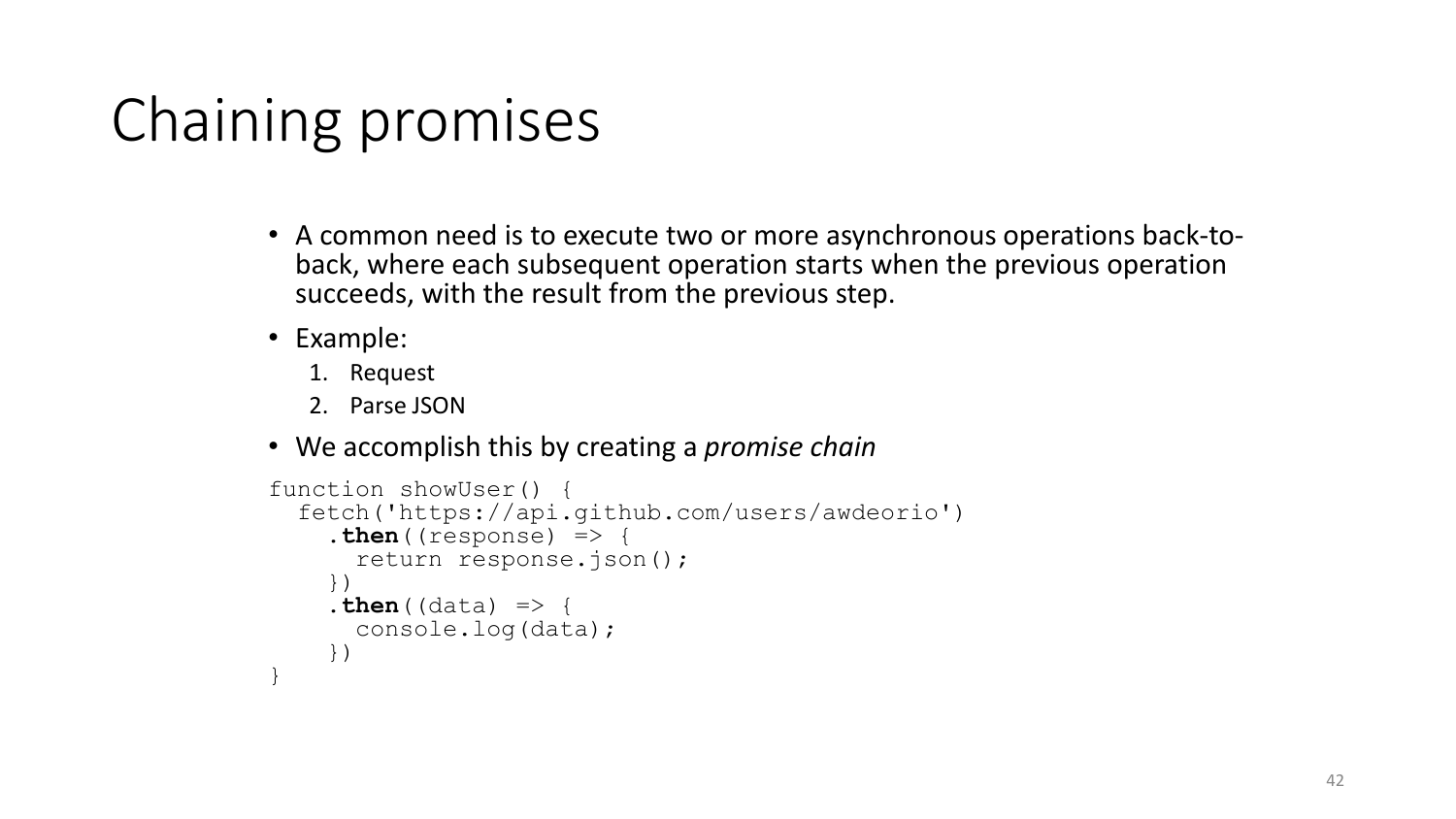# Error handling

- We can also provide a callback for handling a errors
- A Promise will call one of the two callbacks provided by
	- .then()
	- .catch()

```
function showUser() {
  fetch('https://api.github.com/users/awdeorio')
    .then((response) \Rightarrow {
      if (!response.ok) throw Error(response.statusText);
      return response.json();
    })
    .then((data) \Rightarrow {
      console.log(data);
    })
    .catch(error => console.log(error))
}
```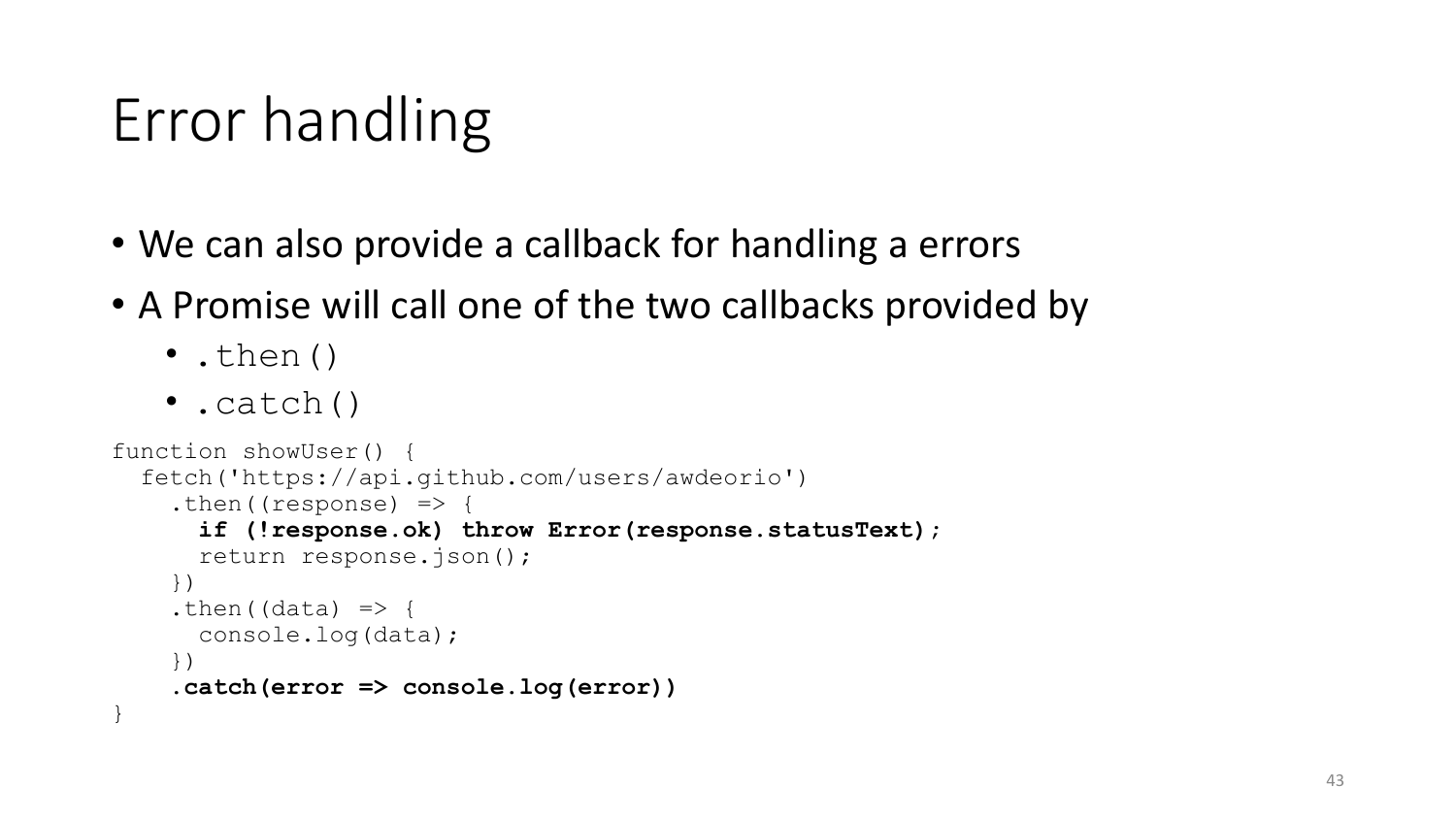## Error example

#### • REST APIs typically return errors in JSON format instead of HTML

\$ http https://api.github.com/users/awdeorio\_has\_chickens HTTP/1.1 404 Not Found

"documentation url": "https://developer.github.com/v3/users/#get-asingle-user",

"message": "Not Found"

}

{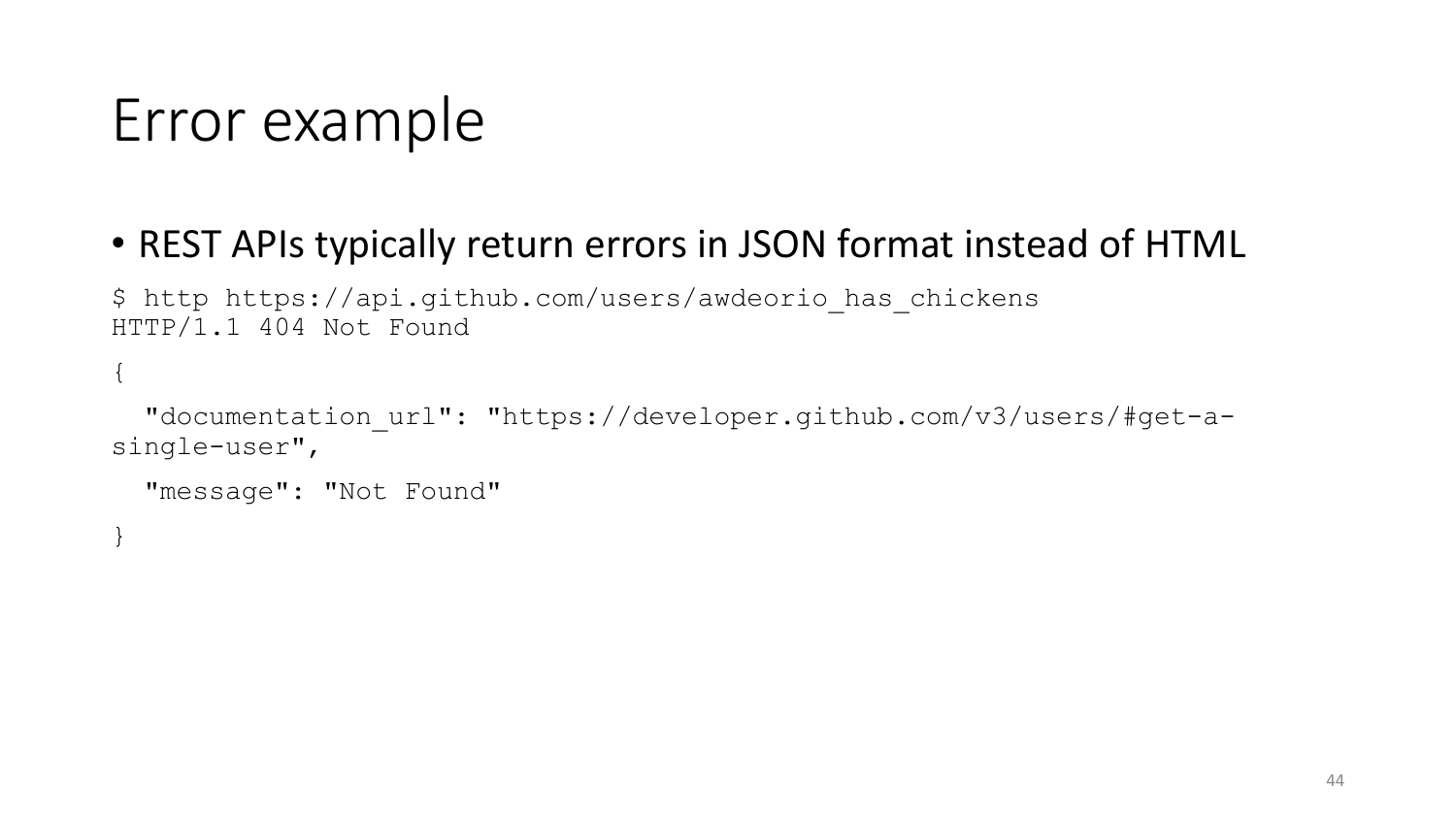# Error propagation

| l vi    | n.  | Elements                                                                      | Console | Sources | Network | Performance                                                                | Memory |           |
|---------|-----|-------------------------------------------------------------------------------|---------|---------|---------|----------------------------------------------------------------------------|--------|-----------|
| $\circ$ | top |                                                                               |         | Filter  |         |                                                                            |        | Default I |
|         |     |                                                                               |         |         |         | ◎ ▶ GET https://api.github.com/users/awdeorio has chickens 404 (Not Found) |        |           |
|         |     | Error: Not Found<br>at fetch.then (test.html:6)<br>at <anonymous></anonymous> |         |         |         |                                                                            |        |           |
|         |     |                                                                               |         |         |         |                                                                            |        |           |

- A promise chain stops if there's an exception, looking down the chain for catch handlers instead
- REST API returned 4xx will trigger error
- Similar to  $try/catch$  in synchronous code

```
function showUser() {
  fetch('https://api.github.com/users/awdeorio_has_chickens')
    .then((response) \Rightarrow {
      if (!response.ok) throw Error(response.statusText);
      return response.json();
    })
    .then((data) \Rightarrow {
      console.log(data);
    })
    .catch(error \Rightarrow console.log(error))}
```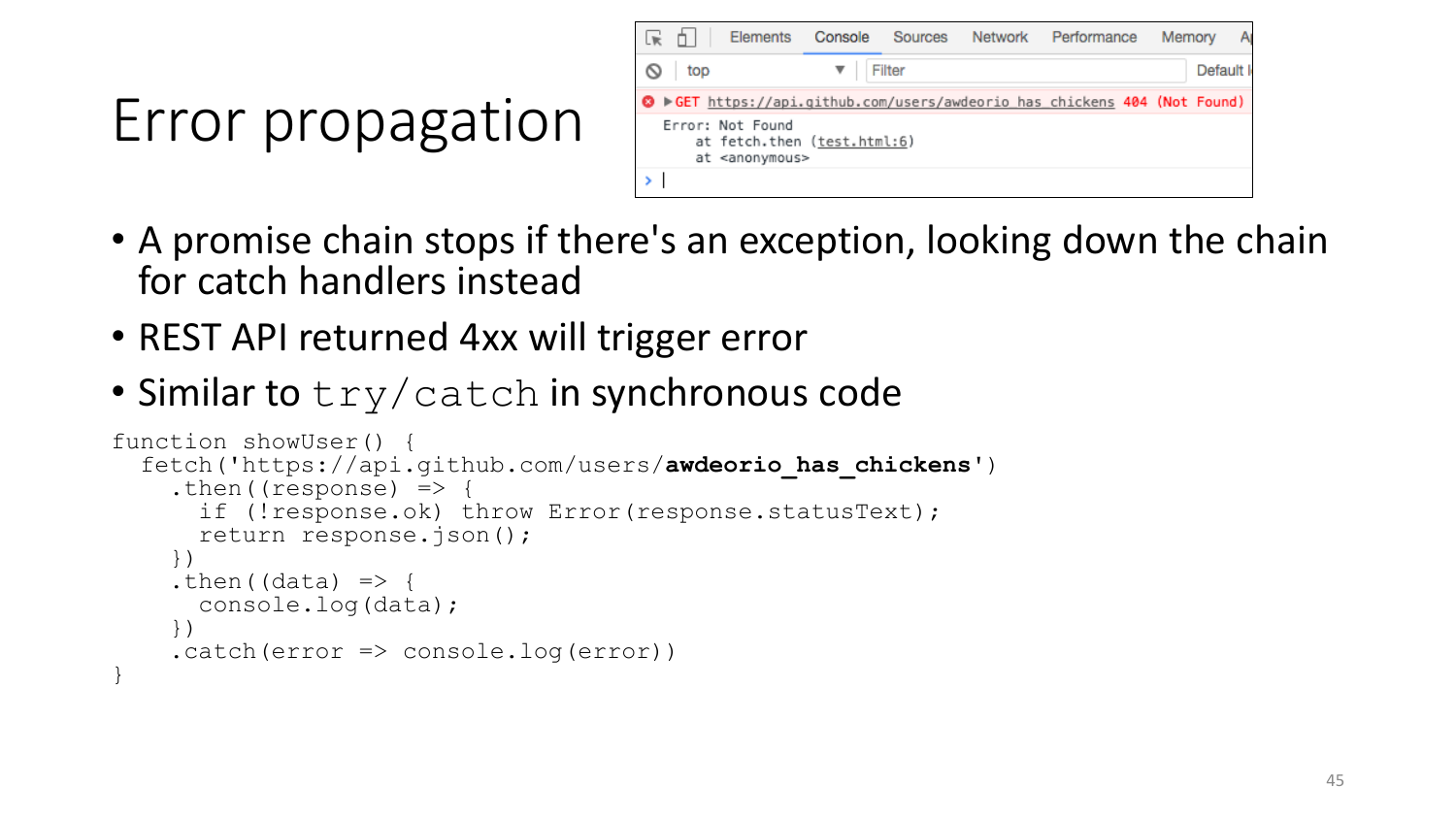#### Exercise

• What is the output? How long does this program take?

```
function main() {
  wait(1000).then(() => console.log('1 s passed'));
  wait(0).then(() => console.log('0 s passed'));
  wait(500).then(() => console.log('0.5 s passed'));
}
main();
```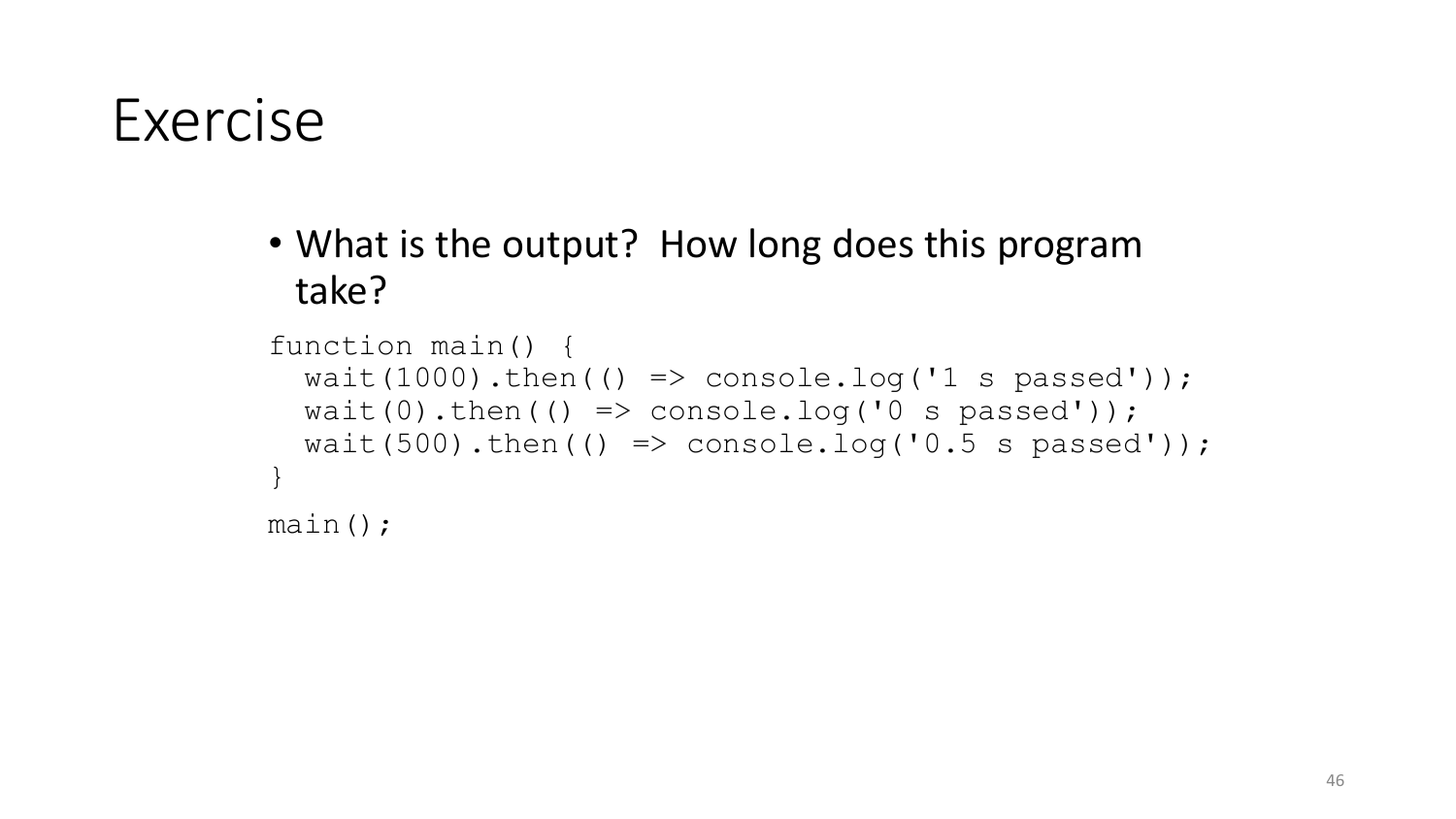## Solution

• What is the output? How long does this program take?

```
function main() {
 wait(1000).then(() => console.log('1 s passed'));
 wait(0).then(() => console.log('0 s passed'));
 wait(500).then(() => console.log('0.5 s passed'));
}
```


| Runtime |  |  |  |  |  |
|---------|--|--|--|--|--|
| l.Us    |  |  |  |  |  |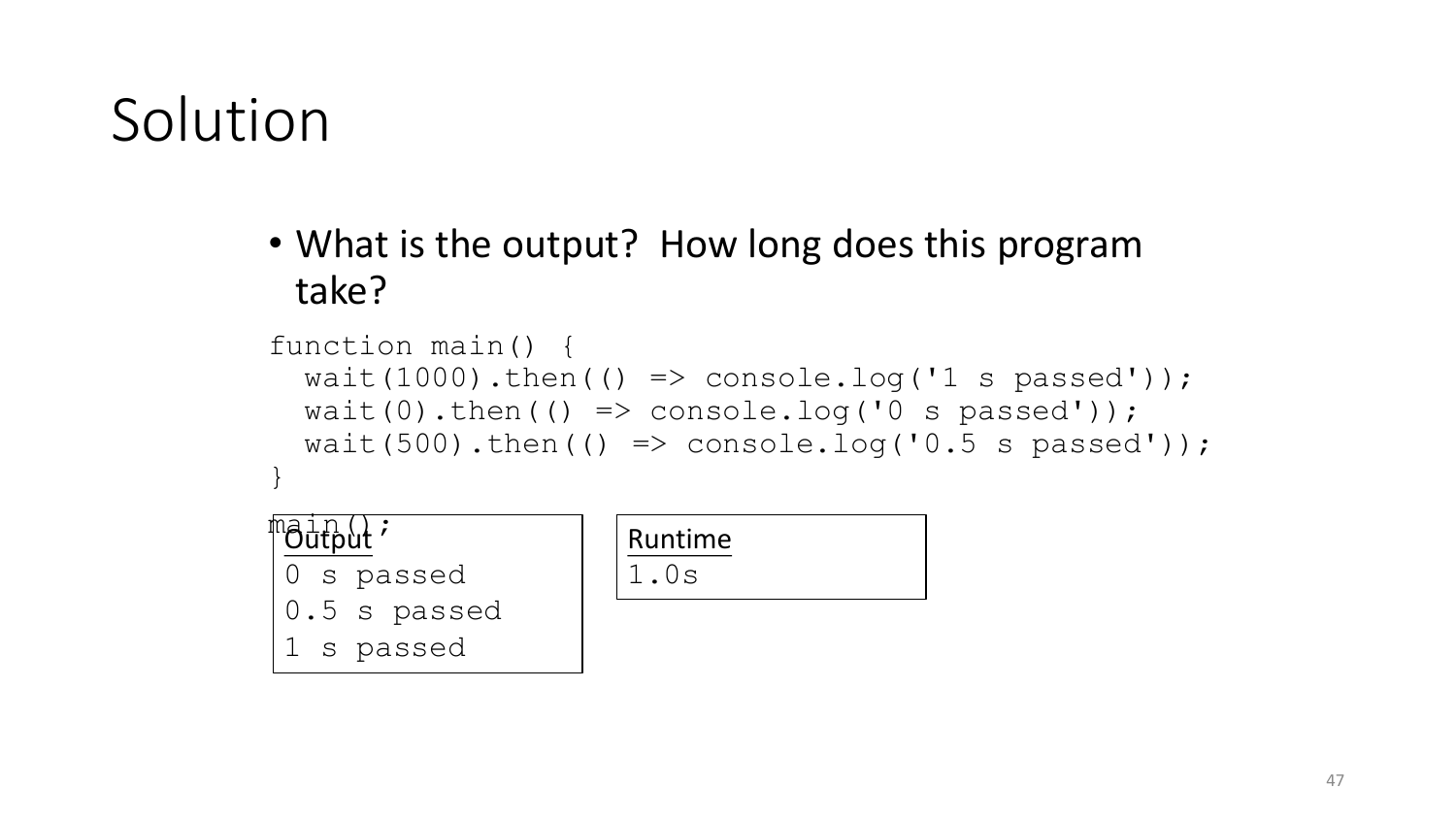#### Exercise

• What is the output? How long does this program take?

```
function main() {<br>wait(1000)
  .then(() \Rightarrow {
    console.log('1 s passed');
    return wait(0);
  })
  .then(() \Rightarrow {
    console.log('0 s passed');
    return wait(500);
  })
  .then(() => console.log('0.5 s passed'));
}
main();
```